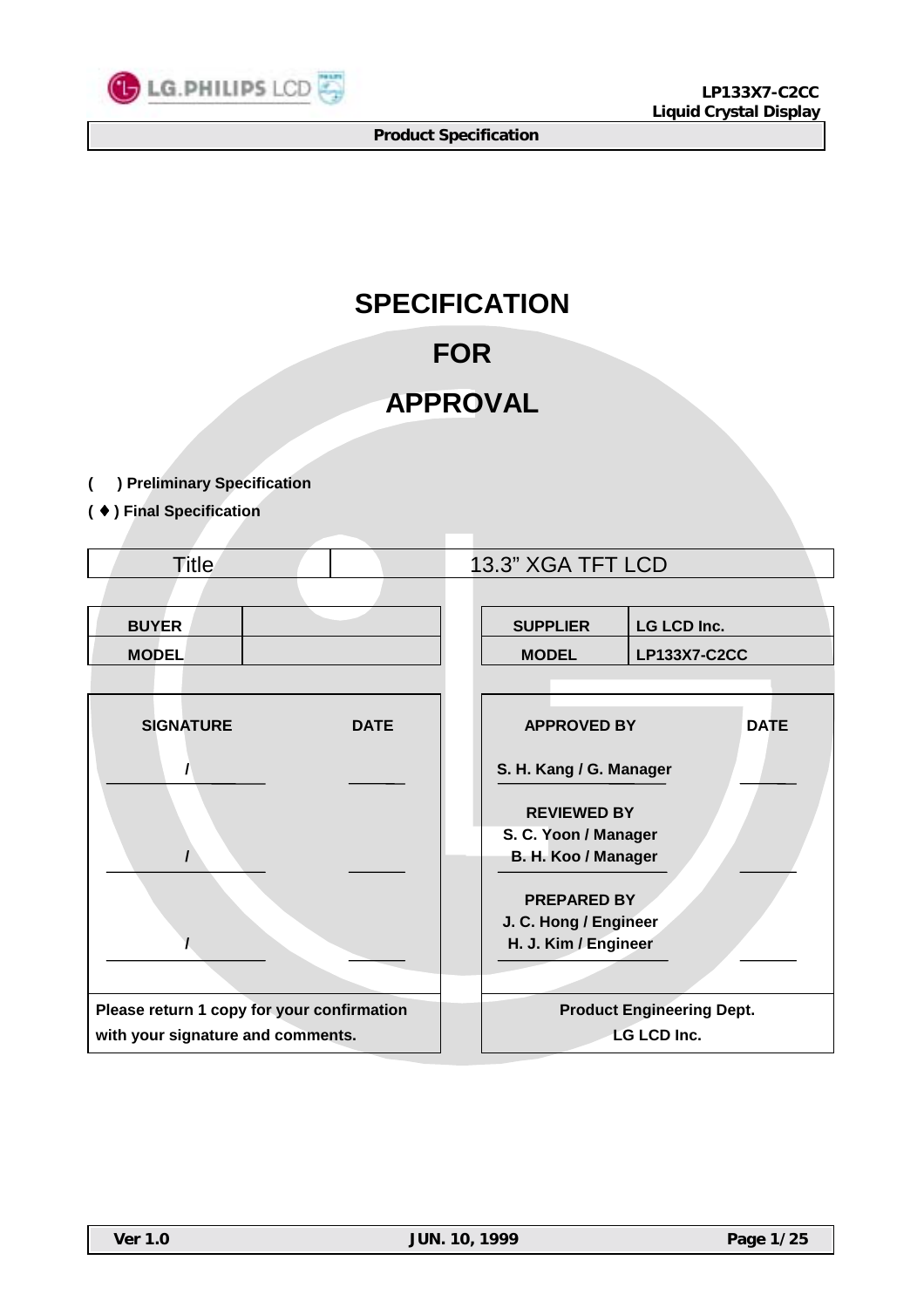

# **CONTENTS**

| NO.            | <b>ITEM</b>                                             | Page         |
|----------------|---------------------------------------------------------|--------------|
| $\blacksquare$ | <b>COVER</b>                                            | 1            |
|                | <b>CONTENTS</b>                                         | $\mathbf{2}$ |
|                | <b>RECORD OF REVISIONS</b>                              | 3            |
| 1              | <b>GENERAL DESCRIPTION</b>                              | 4            |
| $\mathbf{2}$   | <b>ABSOLUTE MAXIMUM RATINGS</b>                         | 5            |
| 3              | <b>ELECTRICAL SPECIFICATIONS</b>                        | 6            |
| $3 - 1$        | <b>ELECTRICAL CHARACTERISTICS</b>                       | 6            |
| $3 - 2$        | <b>INTERFACE CONNECTIONS</b>                            | 7            |
| $3 - 3$        | <b>SIGNAL TIMING SPECIFICATIONS</b>                     | 9            |
| $3 - 4$        | <b>SIGNAL TIMING WAVEFORMS</b>                          | 10           |
| $3 - 5$        | <b>COLOR INPUT DATA REFERENCE</b>                       | 11           |
| $3 - 6$        | <b>POWER SEQUENCE</b>                                   | 12           |
| $3 - 7$        | <b>Vcc DIP CONDITION</b>                                | 13           |
| 4              | <b>OPTICAL SPECIFICATIONS</b>                           | 14           |
| 5              | <b>MECHANICAL CHARACTERISTICS</b>                       | 15           |
| 6              | <b>RELIABILITY</b>                                      | 19           |
| 7              | <b>INTERNATIONAL STANDARDS</b>                          | 20           |
| $7 - 1$        | <b>SAFETY</b>                                           | 20           |
| $7 - 2$        | <b>EMC</b>                                              | 20           |
| 8              | <b>PACKING</b>                                          | 21           |
| $8 - 1$        | <b>DESIGNATION OF LOT MARK</b>                          | 21           |
| $8 - 2$        | <b>PACKING FORM</b>                                     | 21           |
| 9              | <b>PRECAUTIONS</b>                                      | 22           |
|                | <b>APPENDIX</b>                                         |              |
| $A-1$          | OPTICAL CHARACTERISTIC MEASUREMENT EQUIPMENT AND METHOD | 24           |
| $A-2$          | <b>LUMINANCE</b>                                        | 24           |
| $A-3$          | <b>RESPONSE TIME</b>                                    | 24           |
| $A - 4$        | <b>VIEWING ANGLE</b>                                    | 25           |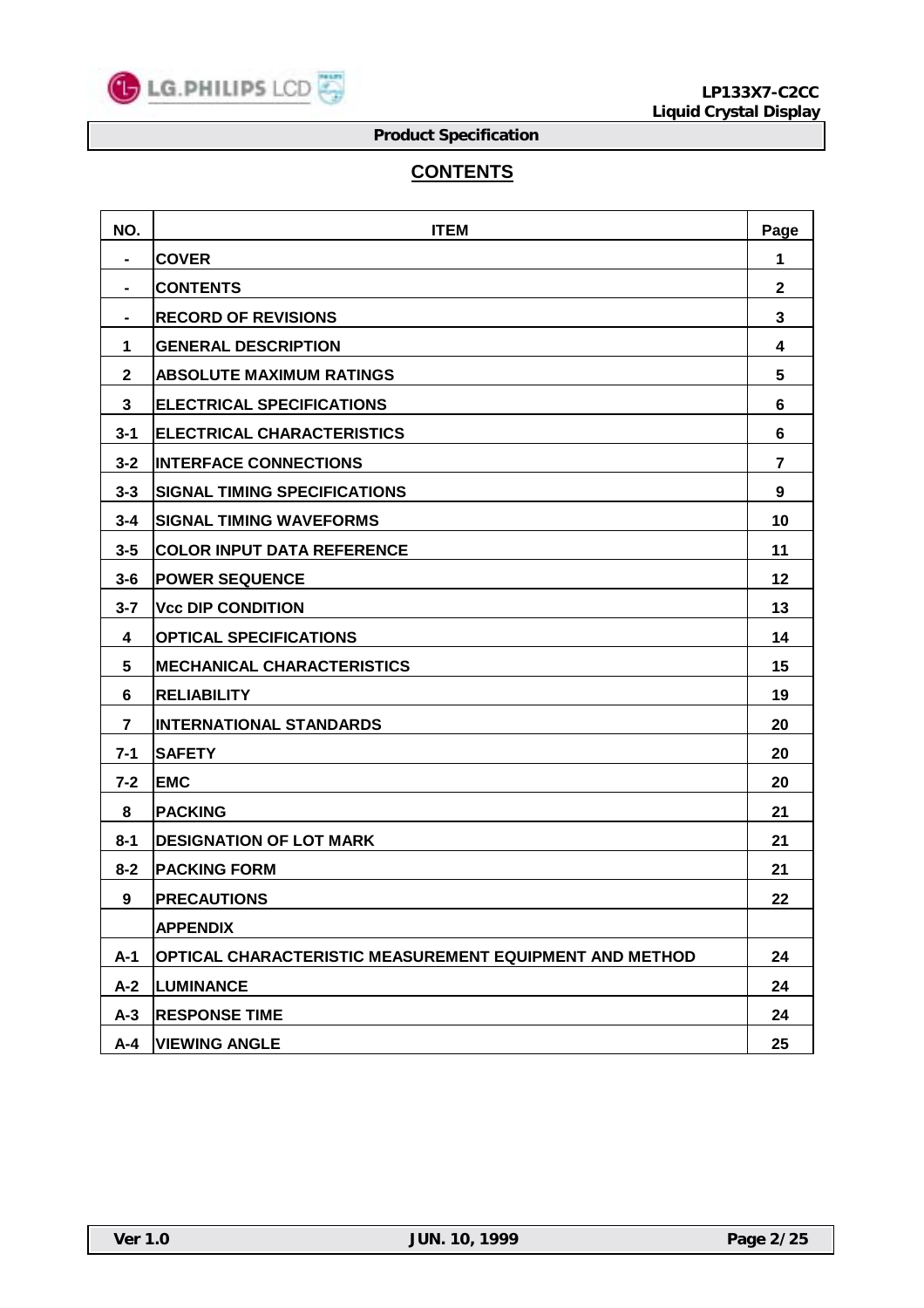

# **RECORDS OF REVISIONS**

| <b>Version No</b> | <b>Date</b>          | Page           | <b>DESCRIPTION</b> |
|-------------------|----------------------|----------------|--------------------|
| $1.0$             | <b>JUN. 10, 1999</b> | $\blacksquare$ | <b>First Draft</b> |
|                   |                      |                |                    |
|                   |                      |                |                    |
|                   |                      |                |                    |
|                   |                      |                |                    |
|                   |                      |                |                    |
|                   |                      |                |                    |
|                   |                      |                |                    |
|                   |                      |                |                    |
|                   |                      |                |                    |
|                   |                      |                |                    |
|                   |                      |                |                    |
|                   |                      |                |                    |
|                   |                      |                |                    |
|                   |                      |                |                    |
|                   |                      |                |                    |
|                   |                      |                |                    |
|                   |                      |                |                    |
|                   |                      |                |                    |
|                   |                      |                |                    |
|                   |                      |                |                    |
|                   |                      |                |                    |
|                   |                      |                |                    |
|                   |                      |                |                    |
|                   |                      |                |                    |
|                   |                      |                |                    |
|                   |                      |                |                    |
|                   |                      |                |                    |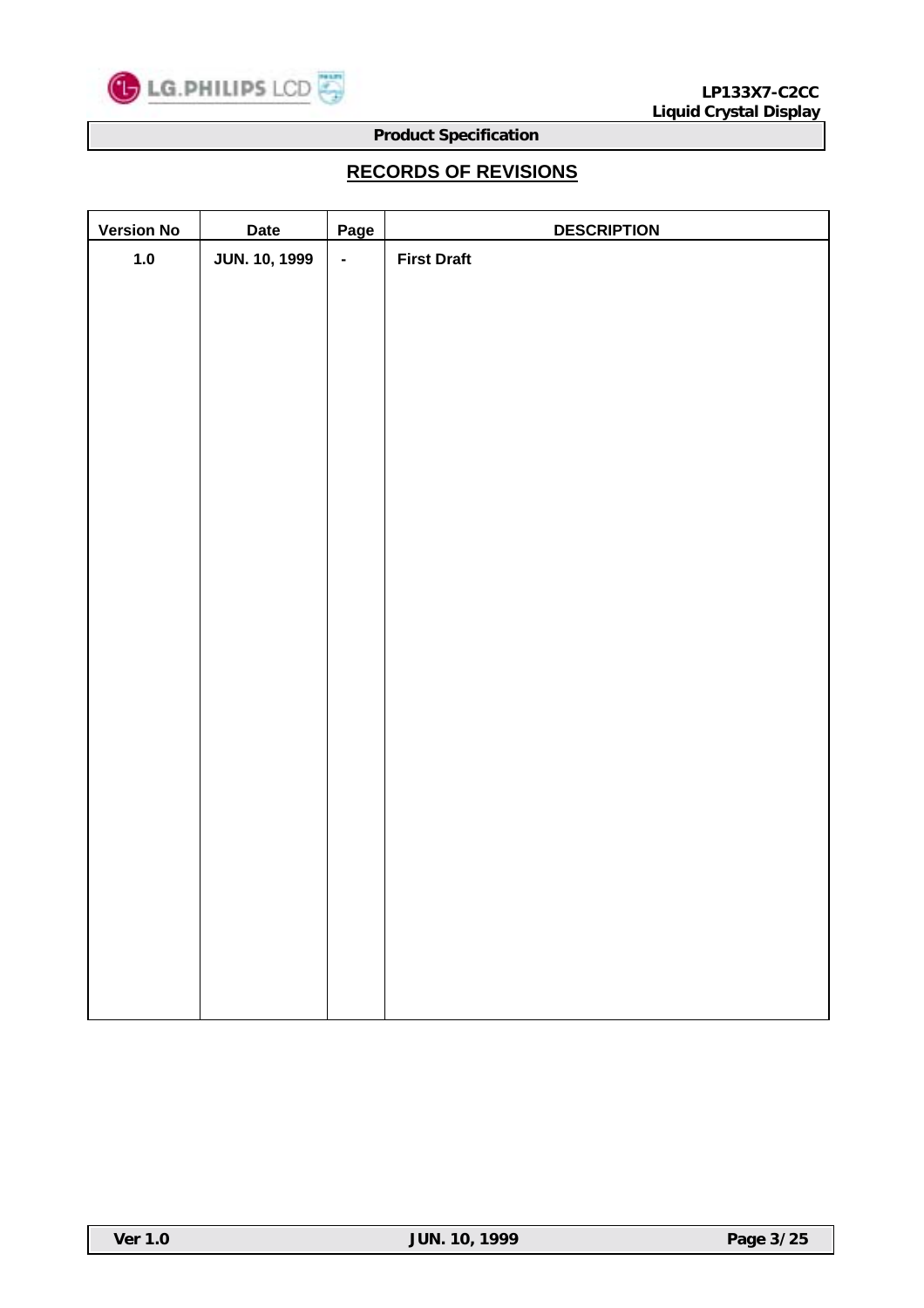

# **1. General Description**

The LP133X7-A2 is a Color Active Matrix Liquid Crystal Display with an integral Cold Cathode Fluorescent Lamp(CCFL) back light system. The matrix employs a-Si Thin Film Transistor as the active element. It is a transmissive type display operating in the normally white mode. This TFT-LCD has a 13.3 inch diagonally measured active display area with XGA resolution(768 vertical by 1024 horizontal pixel array). Each pixel is divided into Red, Green and Blue sub-pixels or dots which are arranged in vertical stripes. Gray scale or the brightness of the sub-pixel color is determined with a 6-bit gray scale signal for each dot, thus, presenting a palette of more than 262,144 colors.

 The LP133X7-A2 has been designed to apply the interface method that enables low power, high speed low EMI. Flat Link must be used as a LVDS(Low Voltage Differential Signaling) chip.

 The LP133X7-A2 is intended to support applications where thin thickness, low power are critical factors and graphic displays are important. In combination with the vertical arrangement of the sub-pixels, the LP133X7-A2 characteristics provide an excellent flat panel display for office automation products such as Notebook PC.



### General Features

Active screen size 13.3 inches(33.78cm) diagonal Outline dimensions 284(H)  $\times$  214.5(V)  $\times$  5.6(D) mm (typ) Pixel pitch  $0.264$  mm  $\times$  0.264 mm Pixel format 1024 horiz. By 768 vert. pixels RGB stripe arrangement Color depth 6-bit, 262,144 colors Luminance, White 130  $\text{cd/m}^2$  (typ) Power Consumption Total 4.2Watt(typ) Weight 480g (typ) Display operating mode transmissive mode, normally white Surface treatments hard coating(3H), anti-glare treatment of the front polarizer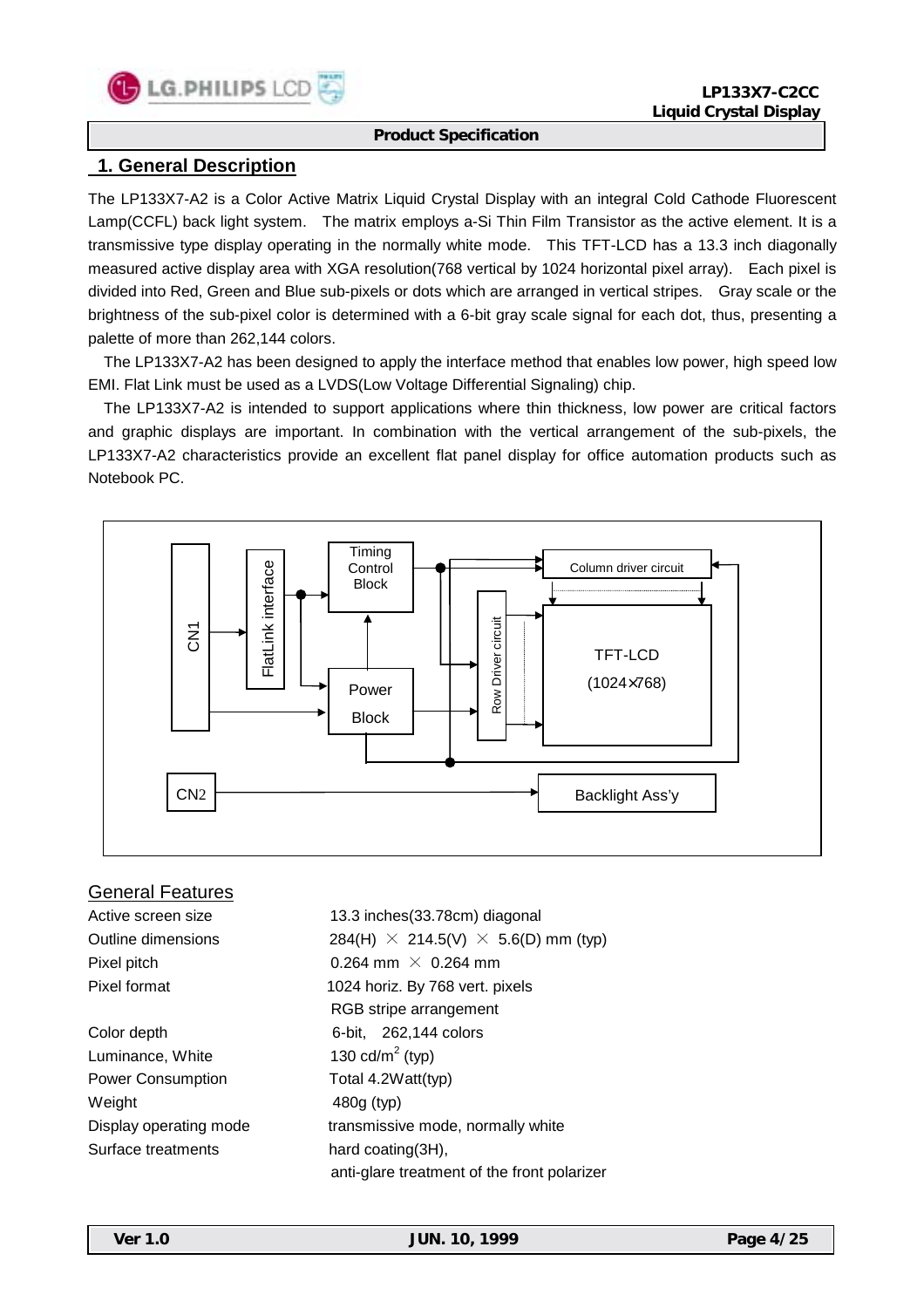

# **2. Absolute Maximum Ratings**

The following are maximum values which, if exceeded, may cause faulty operation or damage to the unit.

| Parameter                                                                  | symbol                          |                 | Values                   | Units                   | <b>Notes</b>                  |  |
|----------------------------------------------------------------------------|---------------------------------|-----------------|--------------------------|-------------------------|-------------------------------|--|
|                                                                            |                                 | Min.            | Max.                     |                         |                               |  |
| Power Input Voltage<br><b>Operating Temperature</b><br>Storage Temperature | $\rm V_{CC}$<br>OP<br><b>ST</b> | $-0.3$<br>$-20$ | $+3.6$<br>$+50$<br>$+60$ | Vdc<br>$\sim$<br>$\sim$ | at $25^{\circ}$<br>1,2<br>1,2 |  |

### **Table 1 ABSOLUTE MAXIMUM RATINGS**

Note: 1. Temperature at 5mm above display ceter of LCD Module.

Ta ≤40℃ : 90%RH Max.

Ta  $>40^{\circ}$  : Absolute Humidity shall be less than Ta = 40°C 90%RH.

These shall be no dew condensation.

2. Humidity Min. 5%RH, Max. 90%RH.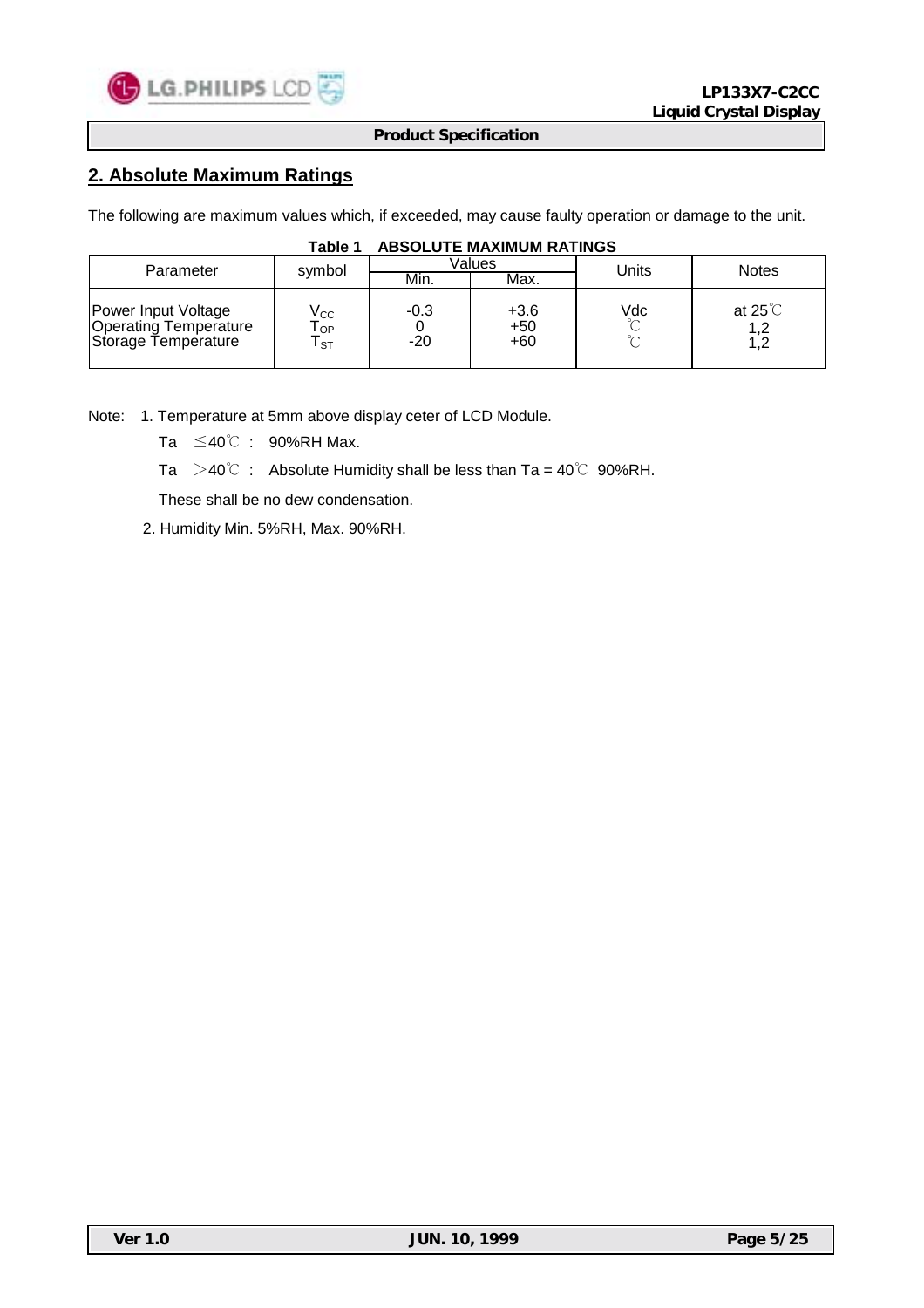

# **3. Electrical Specifications**

### **3-1. Electrical Characteristics**

The LP133X7-A2 requires two power inputs. One is employed to power the LCD electronics and to drive the TFT array and liquid crystal. The second input which powers the CCFL, is typically generated by an inverter. The inverter is an external unit to the LCD.

|                                                                                                                                                                                                            |                                                                         |                            | Values                             |                                          |                                                                                                                 |              |
|------------------------------------------------------------------------------------------------------------------------------------------------------------------------------------------------------------|-------------------------------------------------------------------------|----------------------------|------------------------------------|------------------------------------------|-----------------------------------------------------------------------------------------------------------------|--------------|
| Parameter                                                                                                                                                                                                  | Symbol                                                                  | Min.                       | Typ.                               | Max.                                     | Units                                                                                                           | <b>Notes</b> |
| IMODULE:<br>Power Supply Input Voltage<br>Power Supply Input Current<br>Differential Impedance<br>Power Consumption<br>Rush current                                                                        | $\rm V_{CC}$<br>$_{\rm{ICC}}$<br>Ζm<br>$P_c$<br><b>I</b> RUSH           | 3.0<br>0.185<br>90<br>0.61 | 3.3<br>0.215<br>100<br>0.71<br>1.5 | 3.6<br>0.245<br>110<br>0.81<br>1.8       | <b>Vdc</b><br>Α<br>ohm<br>Watts<br>Α                                                                            | 3            |
| <b>LAMP</b><br><b>Operating Voltage</b><br>Operating Current<br><b>Established Starting Voltage</b><br>at 25 $\degree$ C<br>at $0^{\circ}$<br><b>Operating Frequency</b><br>Power Consumption<br>Life Time | V <sub>BL</sub><br><b>I</b> BL<br>$\frac{\text{t}_{BL}}{\text{P}_{BL}}$ | 560<br>3.0<br>40<br>10,000 | 630<br>5.5<br>55<br>3.47<br>15,000 | 765<br>7.0<br>1050<br>1260<br>70<br>3.92 | $\mathsf{V}_{\mathsf{RMS}}$<br>mA<br>$\mathsf{V}_{\mathsf{RMS}}$<br>$\rm V_{RMS}$<br>kHz<br>Watts<br><b>Hrs</b> | 4<br>5<br>6  |

#### **Table 2 ELECTRICAL CHARACTERISTICS:**

Notes: 1. The specified current and power consumption are under the Vcc = 3.3V, 25°C, fv = 60Hz condition whereas 64 gray pattern is displayed.

- 2. This impedance value is needed to proper display and measured form LVDS Tx to the mating connector.
- 3. The duration of rush current is about 20ms.
- 4. The variance of the voltage is  $\pm$ 10%.
- 5. The transformer output voltage in the inverter must be high considering to the loss of the ballast capacitor in the inverter.
- 6. The lamp power consumption shown above does not include loss of external inverter.
- 7. The life time is determined as the time at which brightness of lamp is 50% compare to that of initial value at the typical lamp current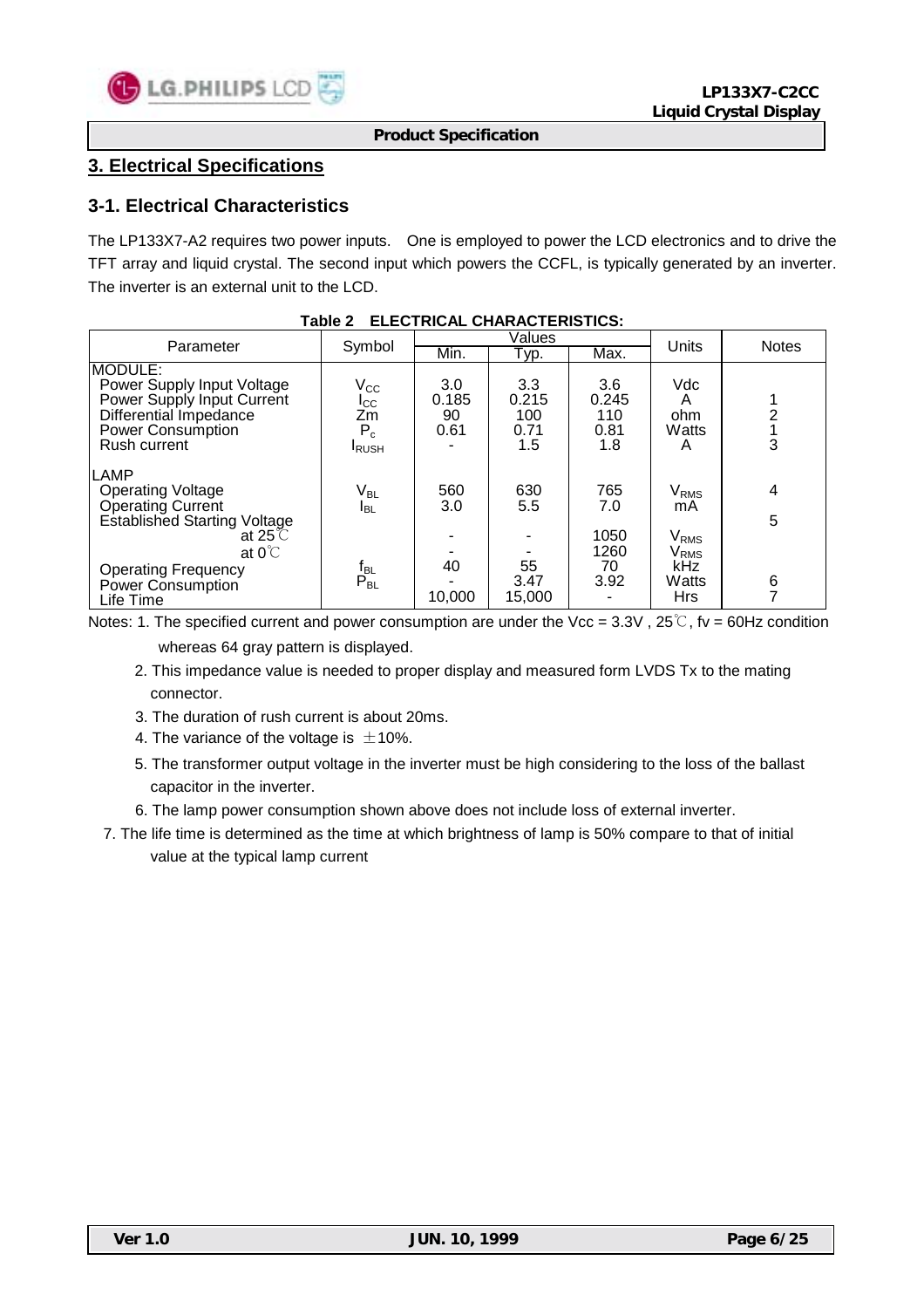

### **3-2. Interface Connections**

Interface chip must be used FlatLink ,part No. THC63LVDM63A(Transmitter) , KZ4E038C12CFP(Receiver) made by THine Microsystems,Inc.

This LCD employs two interface connections, a 20 pin connector is used for the module electronics and the other connector is used for the integral backlight system.

The electronics interface connector is a model DF19KR-20P-1Hmanufactured by HIROSE. The pin configuration for the connector is shown in the table below.

| Pin                                                                                                                                                                 | Symbol                                                                                                                                                                                                                                                                            | Description                                                                                                                                                                                                                                                                                                            | <b>Notes</b>                                                                                                                                                                                                                                                                                                                                                                                                                                                                                           |
|---------------------------------------------------------------------------------------------------------------------------------------------------------------------|-----------------------------------------------------------------------------------------------------------------------------------------------------------------------------------------------------------------------------------------------------------------------------------|------------------------------------------------------------------------------------------------------------------------------------------------------------------------------------------------------------------------------------------------------------------------------------------------------------------------|--------------------------------------------------------------------------------------------------------------------------------------------------------------------------------------------------------------------------------------------------------------------------------------------------------------------------------------------------------------------------------------------------------------------------------------------------------------------------------------------------------|
| 1<br>$\overline{c}$<br>3<br>$\overline{\mathcal{A}}$<br>$\frac{5}{6}$<br>$\overline{7}$<br>8<br>9<br>10<br>11<br>12<br>13<br>14<br>15<br>16<br>17<br>18<br>19<br>20 | <b>VCC</b><br><b>VCC</b><br><b>GND</b><br><b>GND</b><br>A0M<br>A0P<br><b>GND</b><br>A <sub>1</sub> M<br>A <sub>1</sub> P<br><b>GND</b><br>A2M<br>A <sub>2</sub> P<br><b>GND</b><br><b>CLKM</b><br><b>CLKP</b><br><b>GND</b><br><b>NC</b><br><b>NC</b><br><b>GND</b><br><b>GND</b> | Power (3.3V)<br>Power (3.3V)<br>Ground<br>Ground<br>Difference Signal<br>Difference Signal<br>Ground<br>Difference Signal<br>Difference Signal<br>Ground<br>Difference Signal<br>Difference Signal<br>Ground<br>Difference Signal<br>Difference Signal<br>Ground<br>No Connection<br>No Connection<br>Ground<br>Ground | 1. Interface chips<br>1.1 LCD : KZ4E038C12CFP<br>(THC63LVDF64A Core)<br>1.2 System : THC63LVDM63A 48TSSOP<br>* Pin to Pin compatible with TI LVDS<br>2. Connector<br>2.1 LCD : DF19KR-20P-1H(HIROSE)<br>or GT100-20-LS-SMT-R(LG CABLE)<br>$\rightarrow$ Pin to Pin compatible with HIROSE<br>2.2 Mating<br>-. Wire type: DF19G-20S-1C(HIROSE)<br>-. FPC type : DF19-20S-1F(HIROSE)<br>2.3 Connector pin arrangement<br>No. $20 - 1$<br>CN <sub>1</sub><br>CN <sub>2</sub><br><b>LCD REAR VIEW</b><br>戶 |

#### Table 3 MODULE CONNECTOR PIN CONFIGURATION (LVDS) [CN1]

The backlight interface connector is a model BHSR-02VS-1, manufactured by JST. The mating connector part number is SM02B-BHSS-1 or equivalent. The pin configuration for the connector is shown in the table below.

#### **Table 4 BACKLIGHT CONNECTOR PIN CONFIGURATION [CN2]**

| Pin | 3vmbol | Description        | Notes |
|-----|--------|--------------------|-------|
|     | ╜      | High voltage input |       |
|     | -      | Low voltage input  |       |

Notes: 1. The high voltage input terminal is colored pink.

2. The low voltage input terminal is colored white.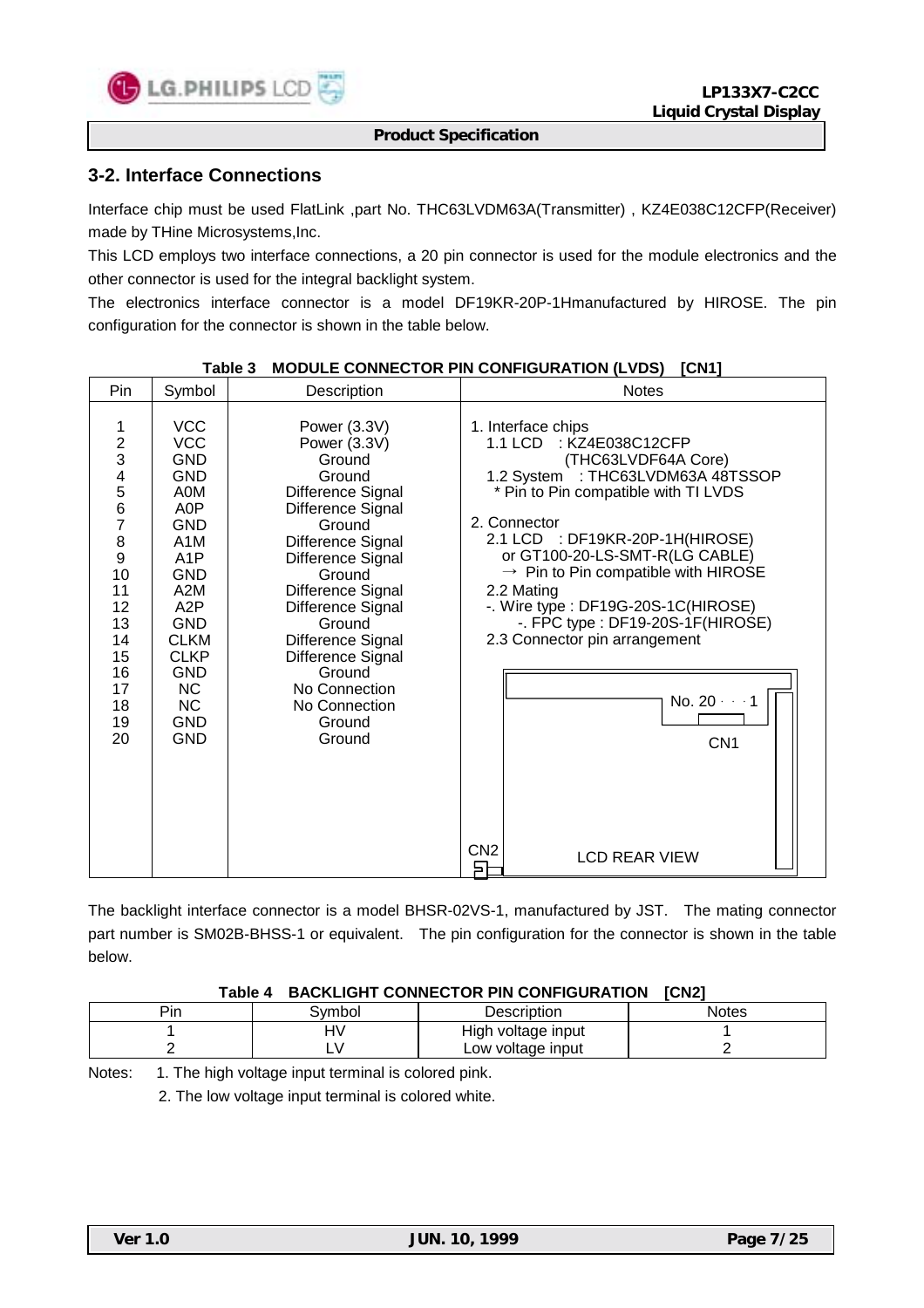

### **Table 5 REQUIRED SIGNAL ASSIGNMENT FOR FlatLink Transmitter**

| Pin#                    | Pin Name        | Require Signals | Pin# | Pin Name         | <b>Require Signals</b> |
|-------------------------|-----------------|-----------------|------|------------------|------------------------|
| 1                       | D <sub>4</sub>  | R4              | 48   | D <sub>3</sub>   | R <sub>3</sub>         |
| $\overline{\mathbf{c}}$ | Vcc             | Vcc             | 47   | D <sub>2</sub>   | R2                     |
| 3                       | D <sub>5</sub>  | R <sub>5</sub>  | 46   | GND              | <b>GND</b>             |
| 4                       | D <sub>6</sub>  | G <sub>0</sub>  | 45   | D <sub>1</sub>   | R <sub>1</sub>         |
| 5                       | <b>GND</b>      | GND             | 44   | D <sub>0</sub>   | R <sub>0</sub>         |
| 6                       | D7              | G <sub>1</sub>  | 43   | $NC$             | $NC$                   |
| $\overline{7}$          | D <sub>8</sub>  | G <sub>2</sub>  | 42   | <b>LVDS GND</b>  | LVDS GND               |
| 8                       | Vcc             | Vcc             | 41   | Y0M              | A0M                    |
| 9                       | D <sub>9</sub>  | G <sub>3</sub>  | 40   | Y0P              | A0P                    |
| 10 <sup>1</sup>         | D <sub>10</sub> | G4              | 39   | Y1M              | A <sub>1</sub> M       |
| 11                      | <b>GND</b>      | GND             | 38   | Y <sub>1</sub> P | A <sub>1</sub> P       |
| 12                      | D11             | G <sub>5</sub>  | 37   | <b>LVDS Vcc</b>  | <b>LVDS Vcc</b>        |
| 13                      | D <sub>12</sub> | B <sub>0</sub>  | 36   | <b>LVDS GND</b>  | <b>LVDS GND</b>        |
| 14                      | NC              | $NC$            | 35   | Y2M              | A <sub>2</sub> M       |
| 15                      | D <sub>13</sub> | <b>B1</b>       | 34   | Y <sub>2</sub> P | A <sub>2</sub> P       |
| 16                      | D14             | <b>B2</b>       | 33   | <b>CLKOUTM</b>   | <b>CLKM</b>            |
| 17                      | <b>GND</b>      | <b>GND</b>      | 32   | <b>CLKOUTP</b>   | <b>CLKP</b>            |
| 18                      | D <sub>15</sub> | B <sub>3</sub>  | 31   | <b>LVDS GND</b>  | <b>LVDS GND</b>        |
| 19                      | D <sub>16</sub> | <b>B4</b>       | 30   | <b>PLLGND</b>    | PLL GND                |
| 20                      | D17             | B <sub>5</sub>  | 29   | PLLVcc           | PLL Vcc                |
| 21                      | Vcc             | Vcc             | 28   | PLLGND           | PLL GND                |
| 22                      | D18             | <b>HSYNC</b>    | 27   | <b>SHDN</b>      | <b>SHDN</b>            |
| 23                      | D19             | <b>VSYNC</b>    | 26   | <b>CLKIN</b>     | Dclk                   |
| 24                      | <b>GND</b>      | GND             | 25   | D <sub>20</sub>  | DE(Data Enable)        |

Notes : Refer to LVDS Transmitter Data Sheet for detail descriptions.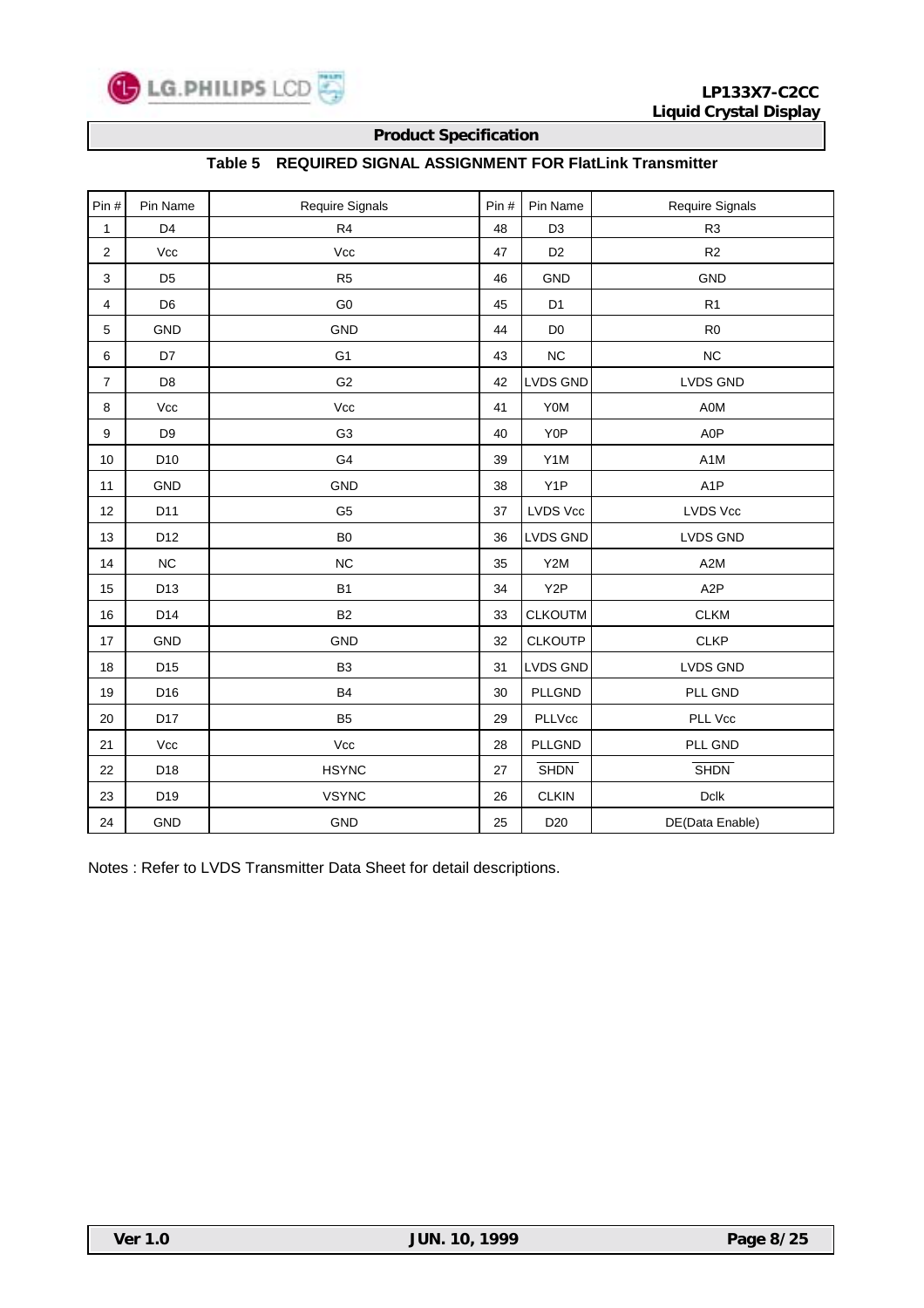

# **3-3. Signal Timing Specifications**

This is the signal timing required at the input of the LVDS Transmitter. All of the interface signal timing should be satisfied with the following specifications for it's proper operation.

| סושטו צווווווויש טושטו |                                 |                            |                 |      |      |             |             |  |
|------------------------|---------------------------------|----------------------------|-----------------|------|------|-------------|-------------|--|
|                        | <b>ITEM</b>                     | <b>SYMBOL</b>              | MIN.            | TYP. | MAX. | <b>UNIT</b> | <b>NOTE</b> |  |
| <b>Dclk</b>            | Period                          | $t_{CLK}$                  | 14.7            | 15.4 | 16.7 | ns          | 65MHz(Typ)  |  |
| Hsync                  | Period                          | t <sub>HP</sub>            | 1206            | 1344 | 1364 | $t_{CLK}$   |             |  |
|                        | Width-Active                    | $\mathsf{t}_{\mathsf{WH}}$ | 16              | 136  | 240  |             |             |  |
| Vsync                  | Period                          | $t_{\rm VP}$               | 780             | 806  | 830  | $t_{HP}$    |             |  |
|                        | Frequency                       | $f_V$                      |                 | 60   | ٠    | Hz          |             |  |
|                        | Width-Active                    | $t_{\rm WV}$               | 1               | 6    | 24   | $t_{HP}$    |             |  |
| DE                     | Horizontal<br><b>Back Porch</b> | $t_{\sf HBP}$              | 32              | 160  | ٠    | $t_{CLK}$   |             |  |
| Data                   | Horizontal<br>Front Porch       | $t_{\text{HFP}}$           | 10 <sub>1</sub> | 24   | ٠    |             |             |  |
| Enable)                | Vertical<br><b>Back Porch</b>   | $t_{\sf VBP}$              | $\overline{2}$  | 29   | ٠    | $t_{HP}$    |             |  |
|                        | Vertical<br>Front Porch         | $t_{\sf VFP}$              | 1               | 3    | ۰    |             |             |  |

**Table 6 Timing Table**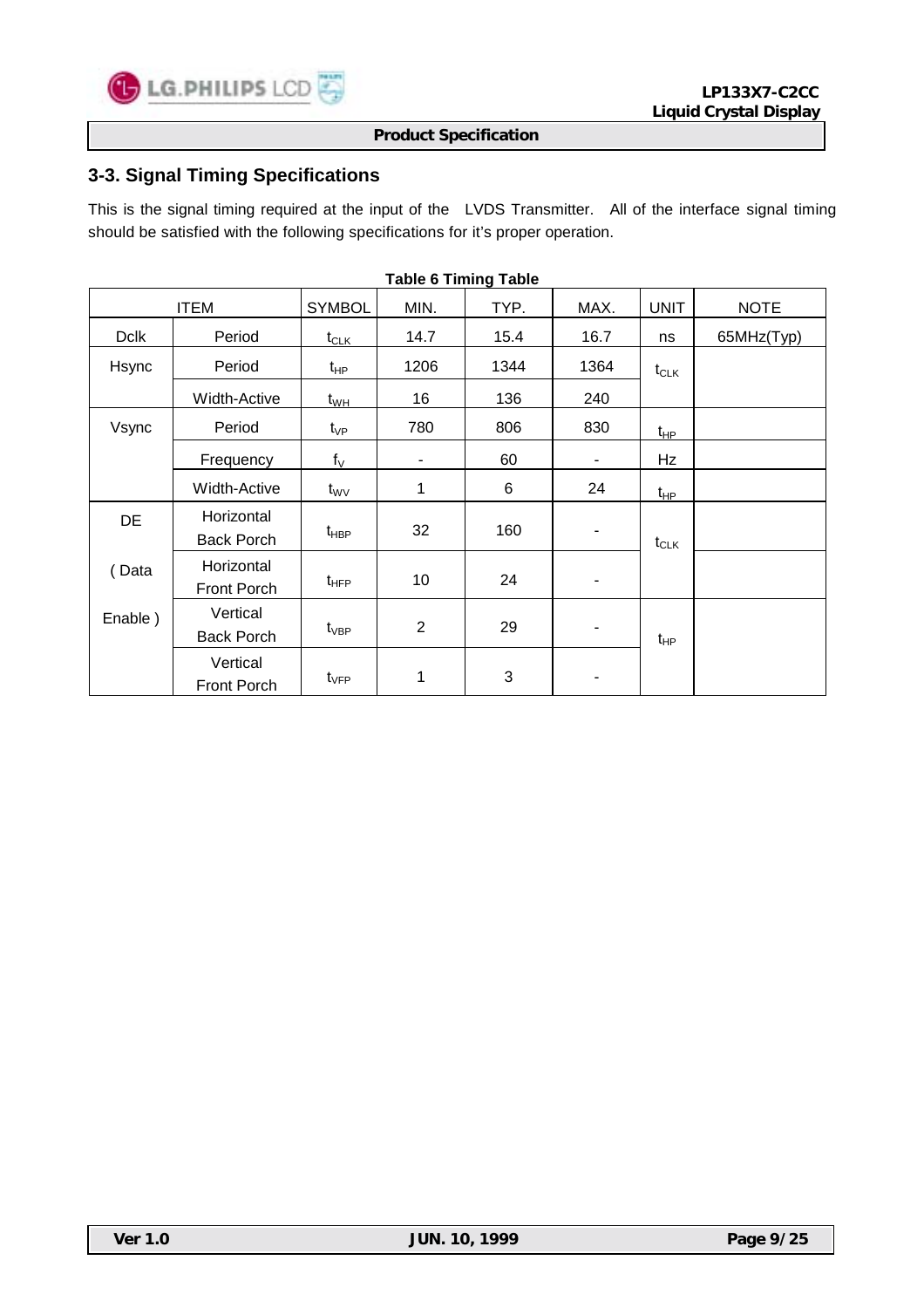

# **3-4. Signal Timing Wave forms**



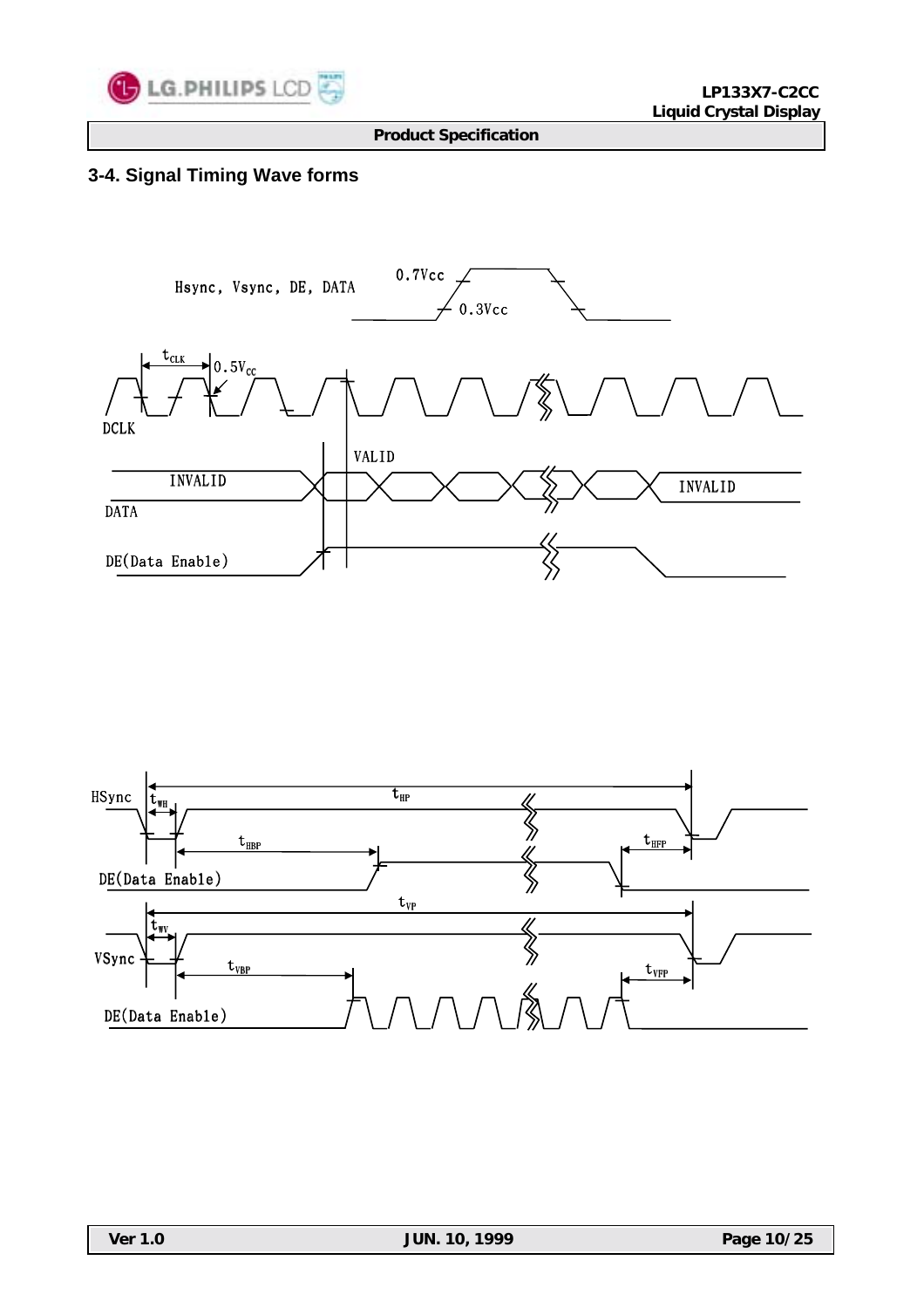

### **3-5. Color Input Data Reference**

The brightness of each primary color(red, green and blue) is based on the 6-bit gray scale data input for the color; the higher the binary input, the brighter the color. The table below provides a reference for color versus data input.

|             |                 | Input Color Data |                |                |                |                                        |                |                 |          |                |                 |                |                |                |           |                |                |                |                |
|-------------|-----------------|------------------|----------------|----------------|----------------|----------------------------------------|----------------|-----------------|----------|----------------|-----------------|----------------|----------------|----------------|-----------|----------------|----------------|----------------|----------------|
|             | Color           |                  |                | Red            |                |                                        |                |                 |          | Green          |                 |                |                |                |           |                | <b>Blue</b>    |                |                |
|             |                 | <b>MSB</b>       |                |                |                |                                        | <b>LSB</b>     | <b>MSB</b>      |          |                |                 |                | LSB            | <b>MSB</b>     |           |                |                |                | SB.            |
|             |                 | R <sub>5</sub>   | R <sub>4</sub> | R <sub>3</sub> | R <sub>2</sub> | R <sub>1</sub>                         | R <sub>0</sub> | $\overline{G5}$ | G4       | G <sub>3</sub> | $\overline{G2}$ | G <sub>1</sub> | G <sub>0</sub> | B <sub>5</sub> | <b>B4</b> | B <sub>3</sub> | B <sub>2</sub> | B <sub>1</sub> | B <sub>0</sub> |
|             | <b>Black</b>    | 0                | $\mathbf 0$    | 0              | 0              | 0                                      | 0              | $\mathbf 0$     | 0        | 0              | 0               | 0              | $\mathbf 0$    | 0              | 0         | 0              | $\Omega$       | 0              | $\mathbf 0$    |
|             | Red(63)         | 1                | 1              | 1              | 1              | 1                                      | 1              | 0               | 0        | 0              | 0               | 0              | 0              | 0              | 0         | 0              | 0              | 0              | 0              |
|             | Green(63)       | 0                | 0              | 0              | 0              | 0                                      | 0              | 1               | 1        | 1              | 1               | 1              | 1              | 0              | 0         | 0              | 0              | 0              | 0              |
| Basic       | Blue(63)        | 0                | 0              | 0              | 0              | 0                                      | 0              | 0               | 0        | 0              | $\mathbf 0$     | 0              | 0              | 1              | 1         | 1              | 1              | 1              | 1              |
| Colors      | Cyan            | 0                | 0              | 0              | 0              | 0                                      | 0              | 1               | 1        | 1              | 1               | 1              | 1              | 1              | 1         | 1              | 1              | 1              | 1              |
|             | Magenta         |                  | 1              | 1              | 1              | 1                                      | 1              | 0               | 0        | 0              | 0               | 0              | 0              | 1              | 1         | 1              | 1              | 1              | 1              |
|             | Yellow          | 1                | 1              | 1              | 1              | 1                                      | 1              | 1               | 1        | 1              | 1               | 1              | 1              | 0              | 0         | 0              | 0              | 0              | 0              |
|             | White           | 1                | 1              | 1              | 1              | 1                                      | 1              | 1               | 1        | 1              | 1               | 1              | 1              | 1              | 1         | $\mathbf{1}$   | 1              | 1              | 1              |
|             | Red(00) Dark    | 0                | 0              | $\Omega$       | 0              | 0                                      | 0              | 0               | $\Omega$ | 0              | $\Omega$        | $\Omega$       | 0              | $\mathbf{0}$   | 0         | 0              | $\mathbf{0}$   | 0              | 0              |
|             | Red(01)         | 0                | 0              | 0              | 0              | 0                                      | 1              | 0               | 0        | 0              | $\Omega$        | 0              | 0              | 0              | 0         | 0              | 0              | 0              | 0              |
|             | Red(02)         | 0                | 0              | 0              | 0              | 1                                      | 0              | $\Omega$        | 0        | 0              | $\Omega$        | 0              | 0              | 0              | 0         | 0              | 0              | 0              | 0              |
| Red         |                 |                  |                |                |                | ٠<br>$\blacksquare$                    | ٠              | ٠<br>$\cdot$    | ٠        | ٠<br>٠         |                 | ٠<br>٠         | t              |                | $\cdot$   | $\cdot$        |                | ٠<br>٠         |                |
|             | Red(61)         | 1                | 1              | 1              | 1              | 0                                      | 1              | 0               | 0        | 0              | $\mathbf 0$     | 0              | 0              | 0              | 0         | 0              | 0              | 0              | 0              |
|             | Red(62)         | 1                | 1              | 1              | 1              | 1                                      | 0              | 0               | 0        | 0              | $\mathbf 0$     | 0              | 0              | 0              | 0         | 0              | 0              | 0              | 0              |
|             | Red(63) Bright  | 1                | 1              | 1              | 1              | 1                                      | 1              | 0               | 0        | 0              | 0               | 0              | 0              | 0              | 0         | 0              | 0              | 0              | 0              |
|             | Green(00)Dark   | 0                | 0              | $\mathbf 0$    | 0              | 0                                      | 0              | $\mathbf 0$     | 0        | $\mathbf 0$    | $\mathbf 0$     | 0              | 0              | $\mathbf{0}$   | 0         | 0              | $\mathbf{0}$   | 0              | $\Omega$       |
|             | Green(01)       | 0                | 0              | 0              | 0              | 0                                      | 0              | 0               | 0        | 0              | $\mathbf 0$     | 0              | 1              | 0              | 0         | 0              | 0              | 0              | 0              |
|             | Green(02)       | 0                | 0              | 0              | 0              | 0                                      | 0              | 0               | 0        | 0              | $\mathbf 0$     | 1              | 0              | 0              | 0         | 0              | 0              | 0              | 0              |
| Green       |                 |                  |                |                |                | $\blacksquare$<br>$\ddot{\phantom{a}}$ |                |                 |          |                |                 |                | $\cdot$<br>٠   |                |           |                |                | ï              |                |
|             | Green(61)       | 0                | 0              | 0              | 0              | 0                                      | 0              | 1               | 1        | 1              | 1               | 0              | 1              | 0              | 0         | 0              | 0              | 0              | 0              |
|             | Green(62)       | 0                | 0              | 0              | 0              | 0                                      | 0              | 1               | 1        | 1              | 1               | 1              | 0              | $\Omega$       | 0         | 0              | 0              | 0              | 0              |
|             | Green(63)Bright | $\mathbf 0$      | 0              | 0              | 0              | 0                                      | 0              | 1               | 1        | 1              | 1               | 1              | 1              | $\mathbf 0$    | 0         | 0              | 0              | 0              | 0              |
|             | Blue(00) Dark   | 0                | 0              | 0              | 0              | 0                                      | 0              | 0               | 0        | 0              | $\mathbf 0$     | 0              | 0              | $\Omega$       | 0         | 0              | $\Omega$       | 0              | 0              |
|             | Blue(01)        | 0                | 0              | 0              | 0              | 0                                      | 0              | 0               | 0        | 0              | $\Omega$        | $\Omega$       | 0              | $\Omega$       | 0         | 0              | 0              | 0              | 1              |
|             | Blue(02)        | 0                | 0              | 0              | 0              | 0                                      | 0              | 0               | $\Omega$ | 0              | $\Omega$        | 0              | 0              | 0              | 0         | 0              | 0              | 1              | 0              |
| <b>Blue</b> |                 |                  |                |                |                | ٠<br>$\blacksquare$                    |                | ٠               | ٠        | ٠              |                 | ٠              | ٠              |                |           |                |                | ٠              |                |
|             | <b>Blue(61)</b> | 0                | 0              | 0              | 0              | 0                                      | 0              | 0               | 0        | 0              | $\mathbf 0$     | 0              | 0              | 1              | 1         | 1              | 1              | 0              |                |
|             | Blue(62)        | 0                | 0              | 0              | 0              | 0                                      | 0              | 0               | 0        | 0              | 0               | 0              | 0              | 1              |           | 1              | 1              |                | 0              |
|             | Blue(63) Bright | 0                | 0              | 0              | 0              | 0                                      | 0              | 0               | 0        | 0              | 0               | 0              | 0              | 1              |           | 1              | 1              |                | 1              |

#### **Table 7 COLOR DATA REFERENCE**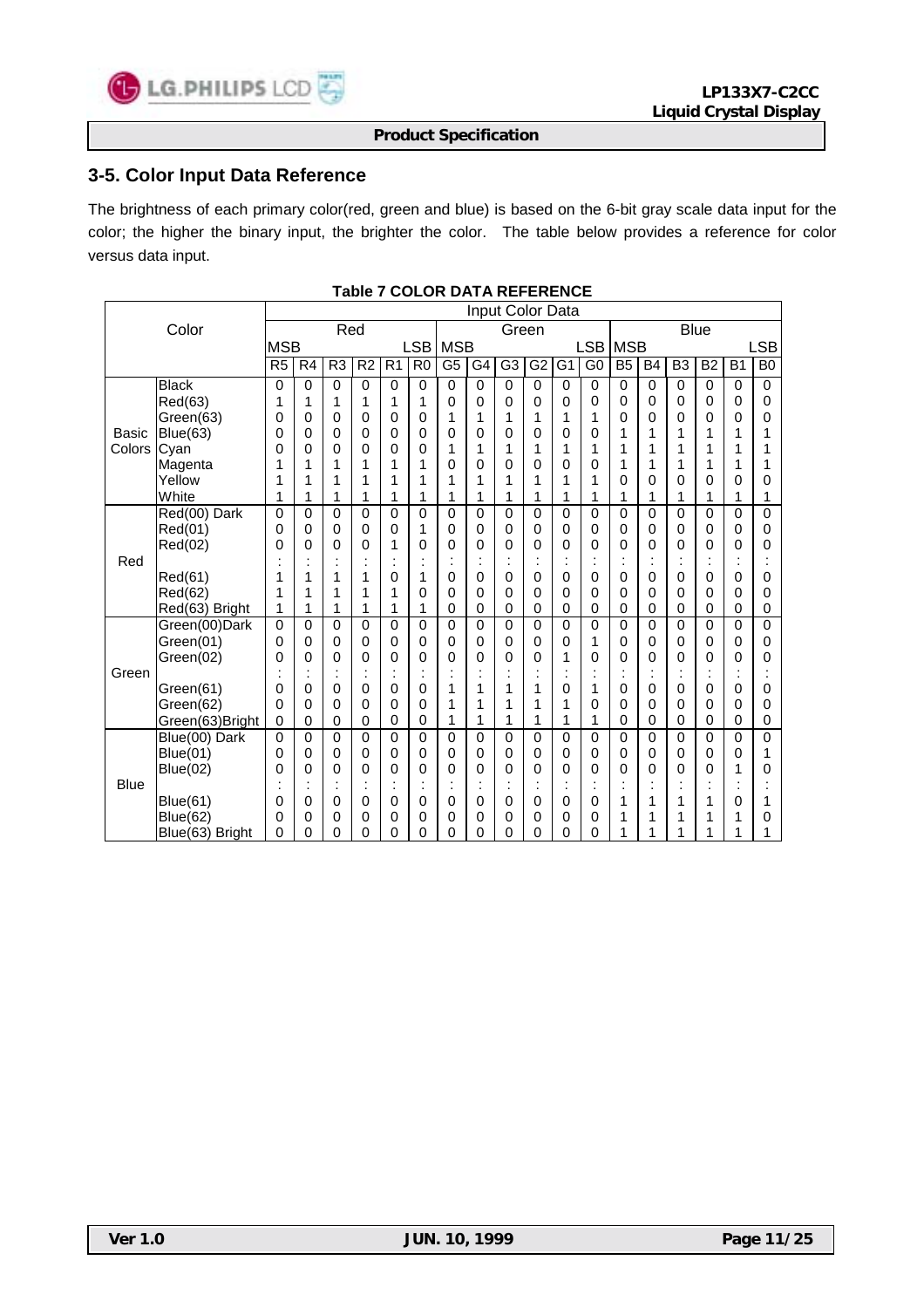

# **3-6. Power Sequence**



| Parameter                               |                                    | Units |                      |                                       |  |
|-----------------------------------------|------------------------------------|-------|----------------------|---------------------------------------|--|
|                                         | Min.                               | vp.   | Max.                 |                                       |  |
| т<br>3<br>6<br>$\overline{\phantom{a}}$ | 0.01<br>0.01<br>10<br>0.01<br>0.01 |       | 10<br>20<br>20<br>20 | ms<br>ms<br>ms<br>ms<br>ms<br>ms<br>s |  |

Notes: 1. Please avoid floating state of interface signal at invalid period.

2. When the interface signal is invalid, be sure to pull down the power supply for LCD  $V_{CC}$  to 0V.

3. Lamp power must be turn on after power supply for LCD and interface signal are valid.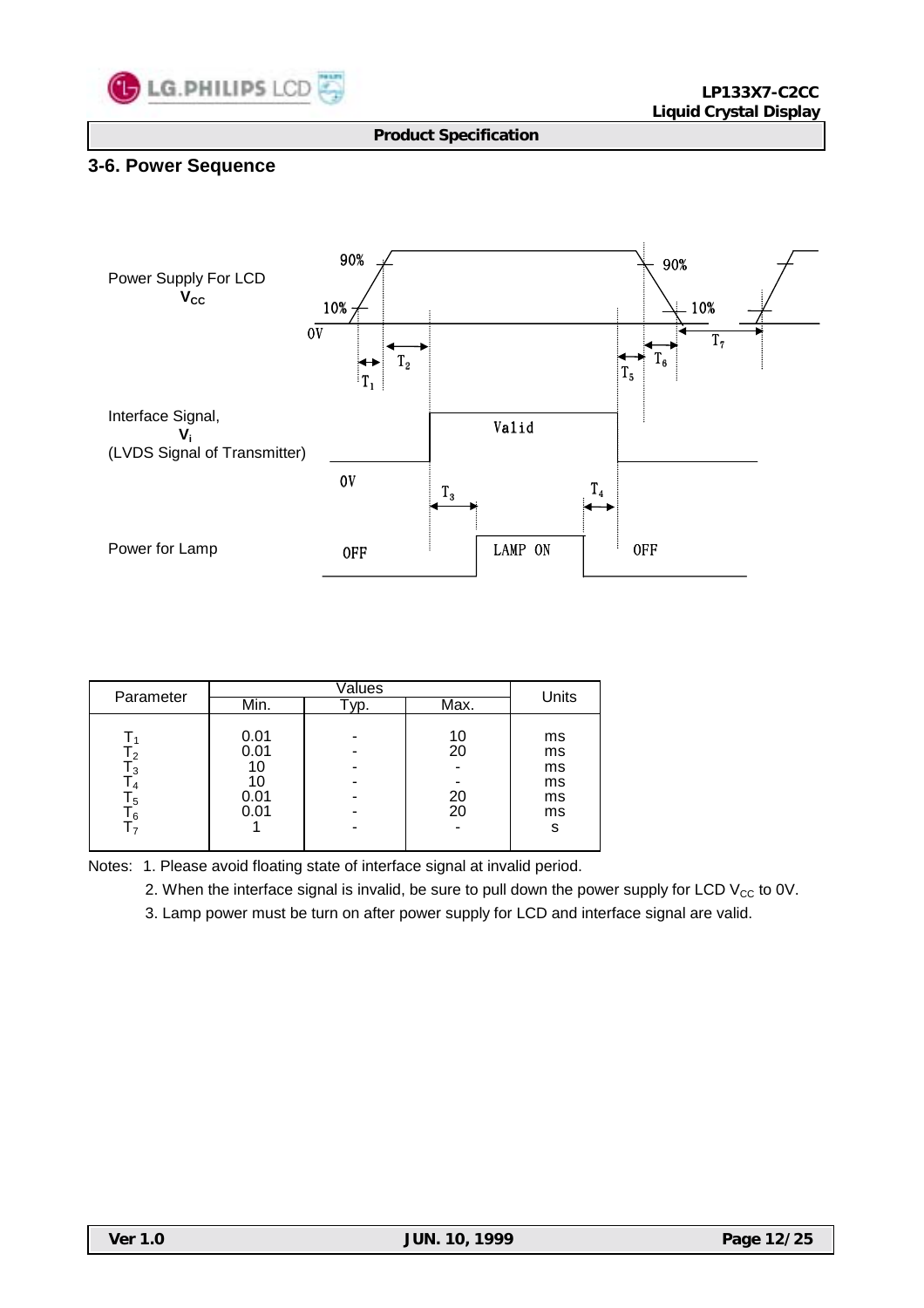

# **3-7. Vcc Dip Condition**

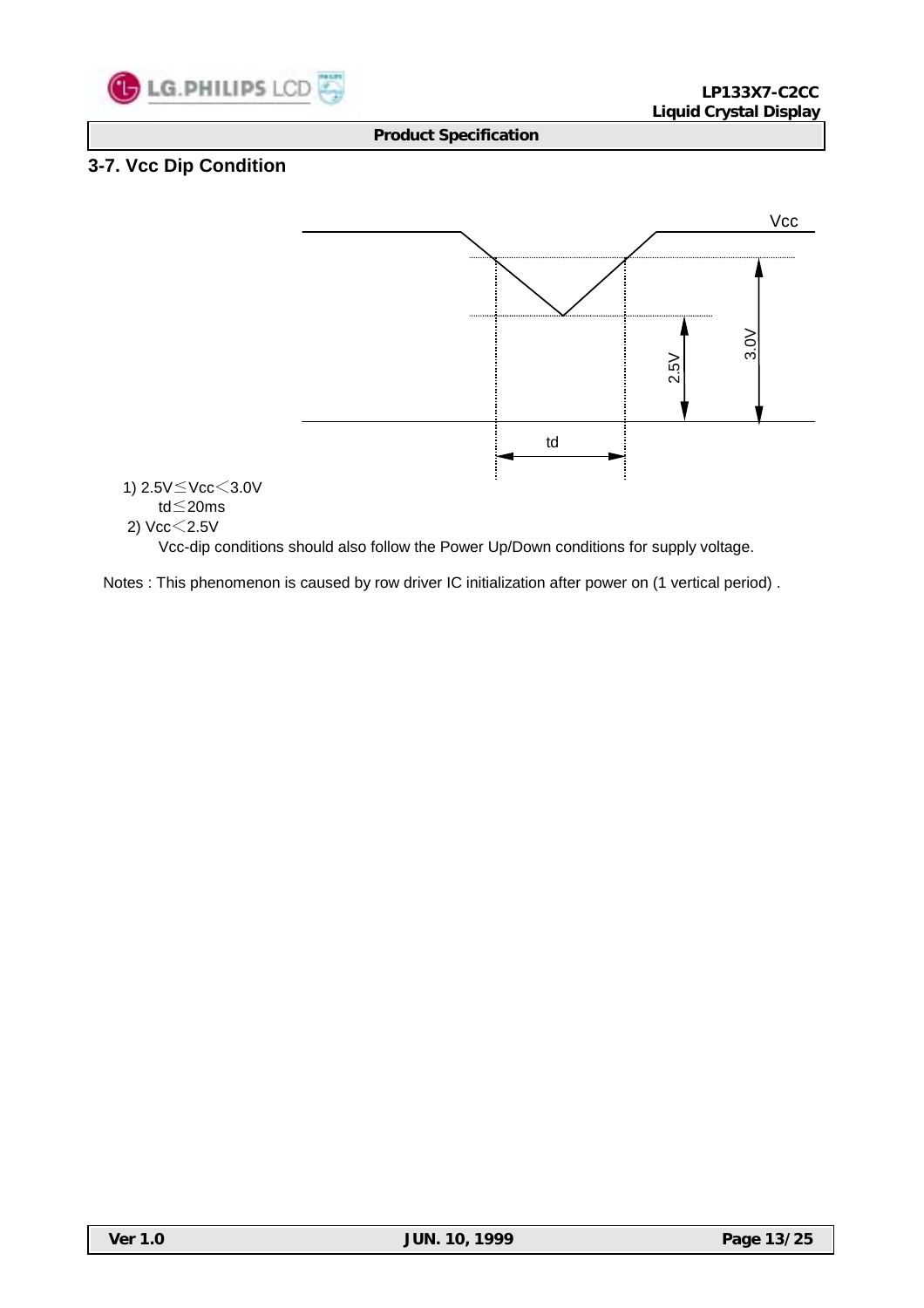

# **4. Optical Specifications**

Optical characteristics are determined after the unit has been 'ON' and stable for approximately 30 minutes in a dark environment at 25℃. The values specified are at an approximate distance 50cm from the LCD surface at a viewing angle of  $\Phi$  and  $\theta$  equal to 0°.

Appendix A -1 presents additional information concerning the measurement equipment and method..

|                                                                                                                                                                               |                                                                            |                                                                      | $\sqrt{\mathsf{values}}$                                             |                                                                      |                 |                         |
|-------------------------------------------------------------------------------------------------------------------------------------------------------------------------------|----------------------------------------------------------------------------|----------------------------------------------------------------------|----------------------------------------------------------------------|----------------------------------------------------------------------|-----------------|-------------------------|
| Parameter                                                                                                                                                                     | Symbol                                                                     | Min.                                                                 | Typ.                                                                 | Max.                                                                 | <b>Units</b>    | <b>Notes</b>            |
| <b>Contrast Ratio</b>                                                                                                                                                         | CR.                                                                        | 150                                                                  | 200                                                                  |                                                                      |                 | 1                       |
| Surface Luminance, white                                                                                                                                                      | $L_{WH}$                                                                   | 110                                                                  | 130                                                                  |                                                                      | $\text{cd/m}^2$ | $\overline{2}$          |
| Luminance Variation                                                                                                                                                           | $\delta$ WHITE                                                             |                                                                      | 1.25                                                                 | 1.45                                                                 |                 | 3                       |
| <b>Response Time</b><br><b>Rise Time</b><br>Decay Time                                                                                                                        | Tr<br>$Tr_R$<br>$Tr_D$                                                     |                                                                      | 30<br>$\overline{30}$                                                | 50<br>50                                                             | msec            | $\overline{\mathbf{4}}$ |
| <b>CIE Color Coordinates</b><br>Red<br>Green<br><b>Blue</b><br>White                                                                                                          | $X_R$<br>УR<br>$X_G$<br>УG<br>Х <sub>В</sub><br>Ув<br>X <sub>W</sub><br>Уw | 0.549<br>0.320<br>0.287<br>0.521<br>0.125<br>0.120<br>0.280<br>0.327 | 0.579<br>0.350<br>0.317<br>0.551<br>0.155<br>0.150<br>0.310<br>0.357 | 0.609<br>0.380<br>0.347<br>0.581<br>0.185<br>0.180<br>0.340<br>0.387 |                 |                         |
| <b>Viewing Angle</b><br>x axis, right ( $\Phi = 0^{\circ}$ )<br>x axis, left( $\phi$ =180 <sup>o</sup> )<br>y axis, up( $\Phi$ =90°)<br>y axis, down ( $\Phi = 270^{\circ}$ ) | $\theta$ xr<br>$\theta$ x<br>$\theta$ yu<br>$\theta$ yd                    | 40<br>40<br>10<br>30 <sup>°</sup>                                    |                                                                      |                                                                      | degree          | 5                       |
| <b>Gray Scale</b>                                                                                                                                                             |                                                                            |                                                                      |                                                                      |                                                                      |                 | 6                       |

### **Table 8 OPTICAL CHARACTERISTICS** (Ta=25℃, Vcc=3.3V, f<sub>V</sub>=60Hz, Dclk=65MHz,  $I_{BL}$ =5.5mA)

Notes 1. Contrast Ratio (CR) is defined mathematically as : Surface Luminance with all white pixels Contrast Ratio =

Surface Luminance with all black pixels

- 2. Surface luminance is the center points across the LCD surface 50cm from the surface with all pixels displaying white. For more information see Appendix A - 2.
- 3. The variation in surface Luminance,  $\delta$  WHITE is determined by measuring L<sub>ON</sub> at each test position 1 through 5, and then dividing the maximum  $L_{ON}$  of 5 points luminance by minimum  $L_{ON}$ of 5 points luminance. For more information see Appendix A - 2.

 $\delta$  WHITE = Maximum (L<sub>ON1</sub>, L<sub>ON2</sub>, ....L<sub>ON5</sub>) ÷ Minimum (L<sub>ON1</sub>, L<sub>ON2</sub>, ....L<sub>ON5</sub>)

- 4. Response time is the time required for the display to transition from white to black (Rise Time,  $Tr_R$ ) and from black to white (Decay Time,  $Tr_D$ ). For additional information see Appendix A - 3.
- 5. Viewing angle is the angle at which the contrast ratio is greater than 10. The angles are determined for the horizontal or x axis and the vertical or y axis with respect to the z axis which is normal to the LCD surface. For more information see Appendix A - 4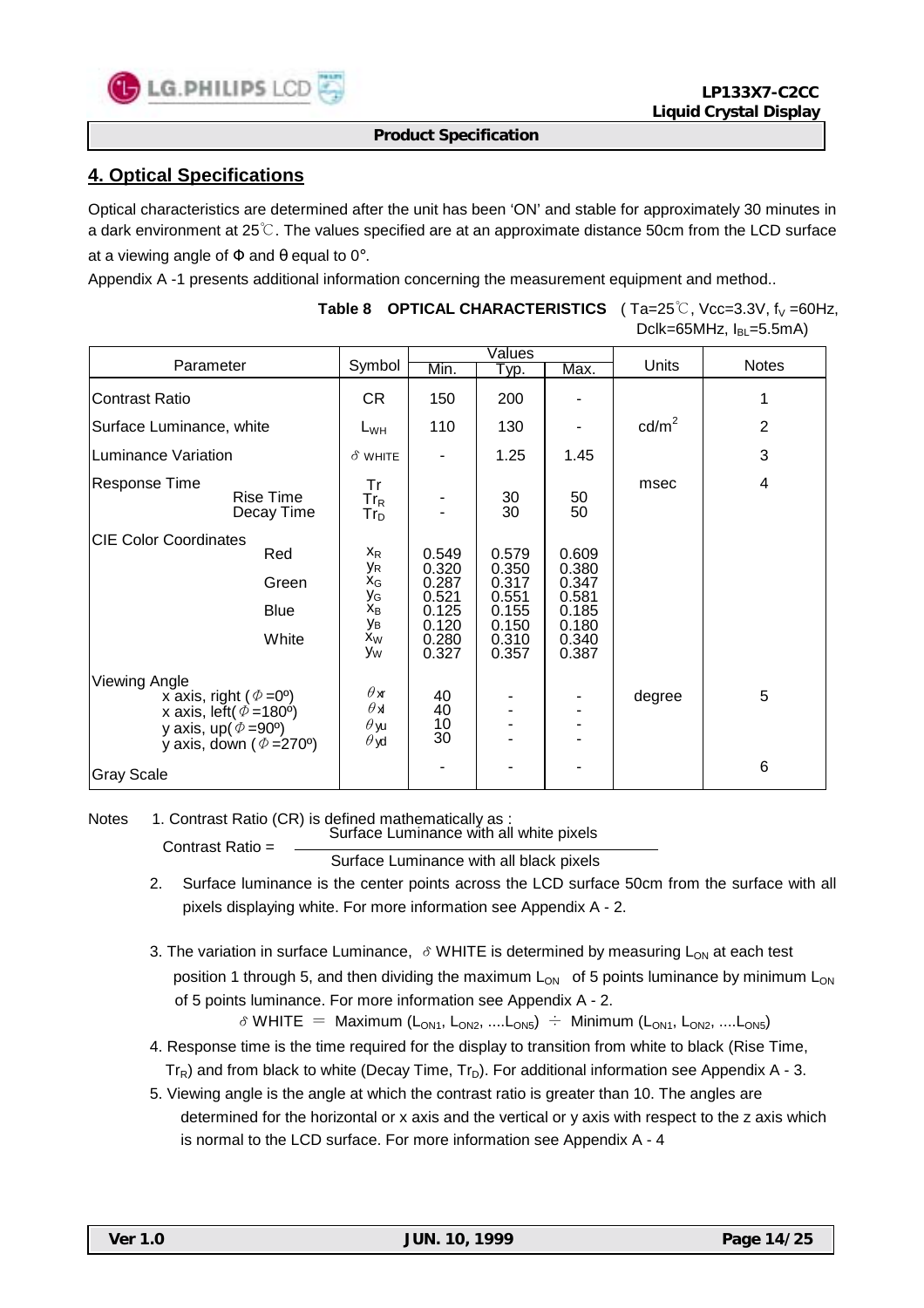

6. Gray scale specification.

|                   | Luminance   |
|-------------------|-------------|
| <b>Gray Level</b> | $(%)$ (typ) |
| L <sub>0</sub>    | 0.4         |
| L7                | 1.5         |
| L15               | 3.7         |
| L23               | 8.7         |
| L31               | 19.6        |
| L39               | 37.5        |
| L47               | 61.4        |
| L <sub>55</sub>   | 86.8        |
| L63               | 100         |

# **5. Mechanical Characteristics**

The contents provide general mechanical characteristics for the model LP133X7-A2 LCD. In addition, the figures in the next page are detailed mechanical drawings of the LCD.

| Outside dimensions:    |                       |                    |  |  |  |  |
|------------------------|-----------------------|--------------------|--|--|--|--|
|                        | Horizontal            | $284 + 0.5$ mm     |  |  |  |  |
|                        | Vertical              | $214.5 + 0.5$ mm   |  |  |  |  |
|                        | Depth                 | $5.6 \pm 0.3$ mm   |  |  |  |  |
| Bezel area :           |                       |                    |  |  |  |  |
|                        | Horizontal            | $274.2 \pm 0.5$ mm |  |  |  |  |
|                        | Vertical              | 206.6 $\pm$ 0.5 mm |  |  |  |  |
| Active Display area :  |                       |                    |  |  |  |  |
|                        | Horizontal            | 270.34 mm          |  |  |  |  |
|                        | Vertical              | 202.75 mm          |  |  |  |  |
| Weight (approximate) : | 480g (typ), 500g(max) |                    |  |  |  |  |
|                        |                       |                    |  |  |  |  |

Surface Treatment : Hard coating 3H. Anti-glare treatment of the front polarizer

< FRONT VIEW >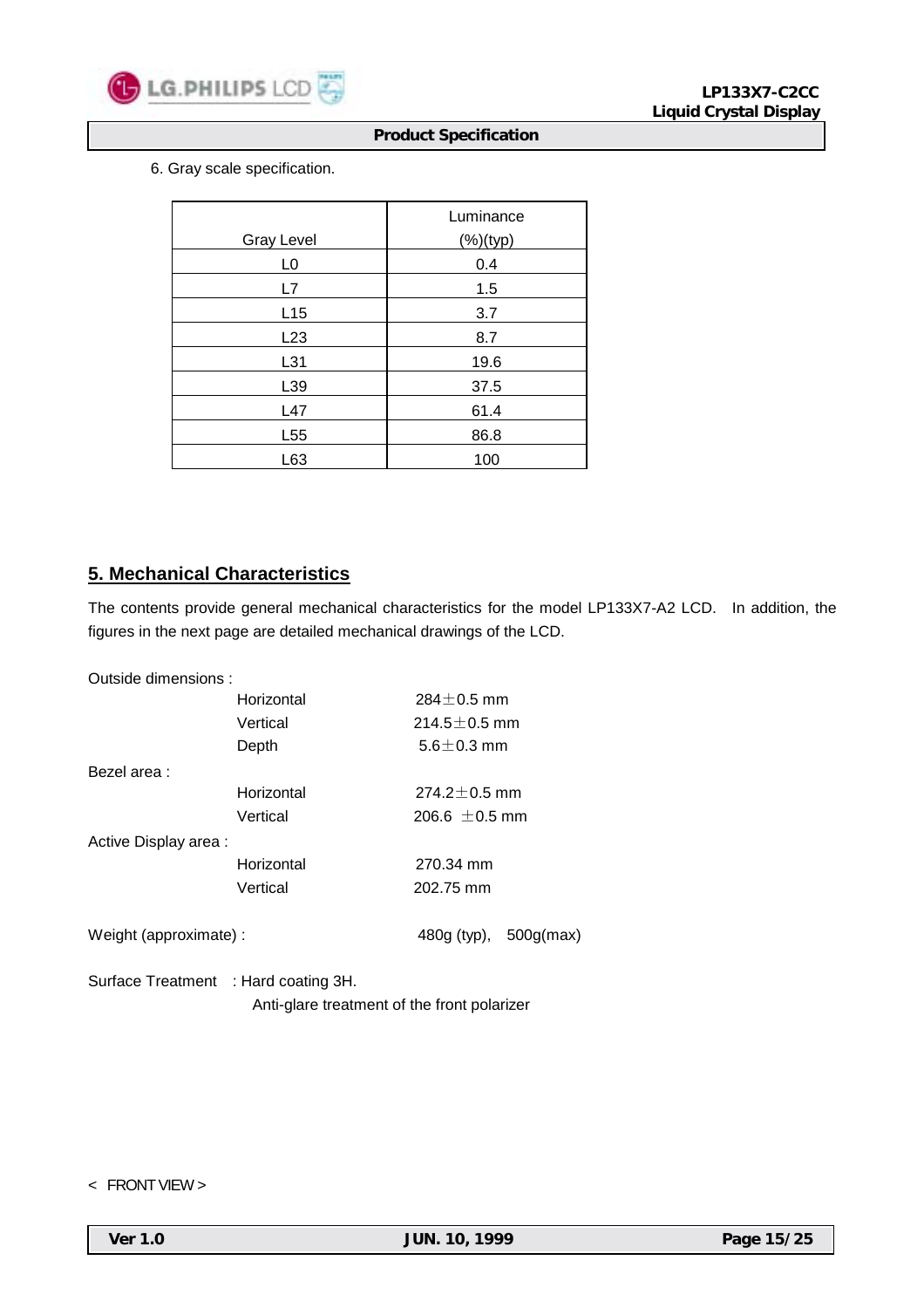



Notes 1. Unspecified dimensional tolerance are  $\pm$ 0.5mm

< REAR VIEW >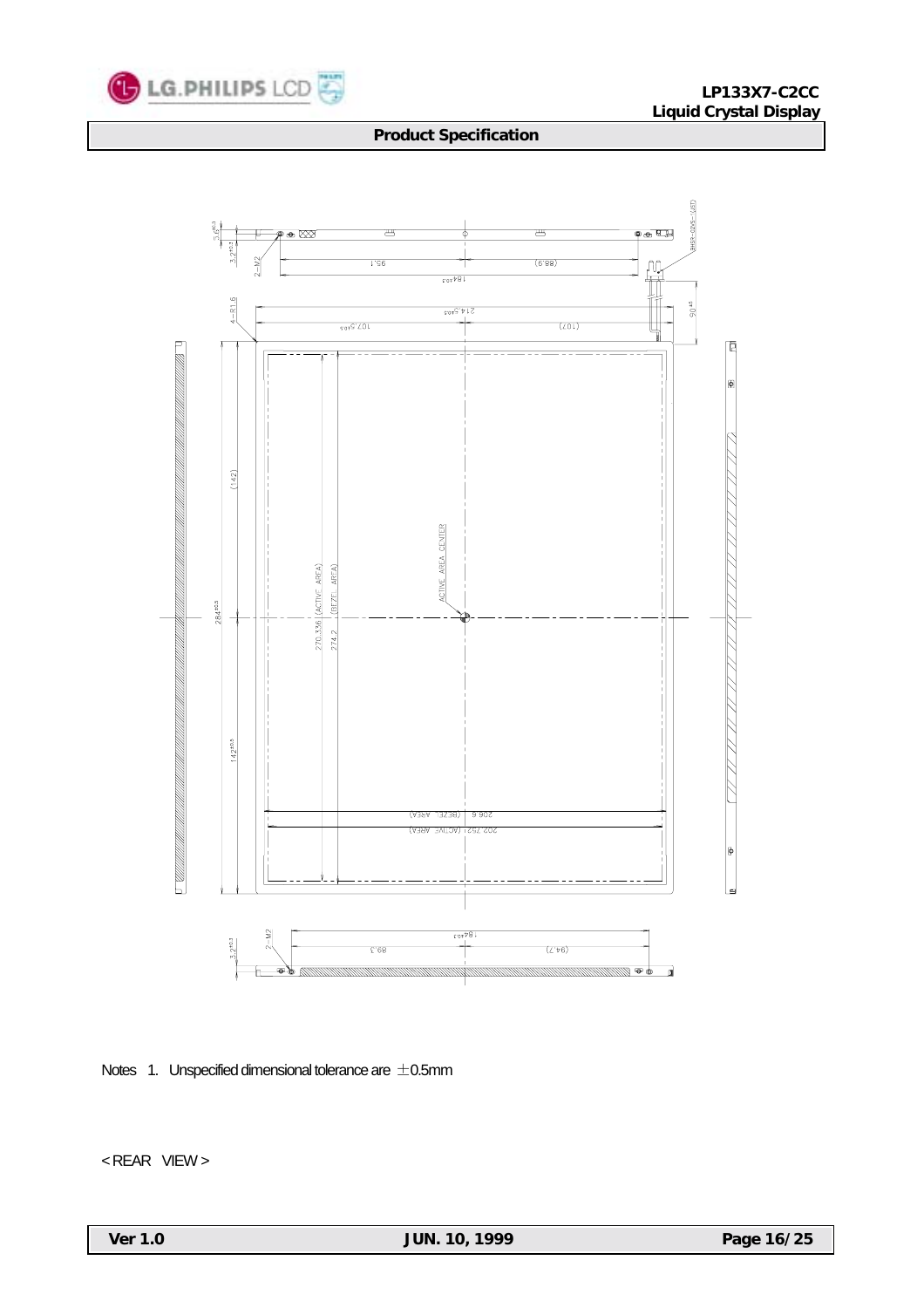



<Detail description of side mounting screw>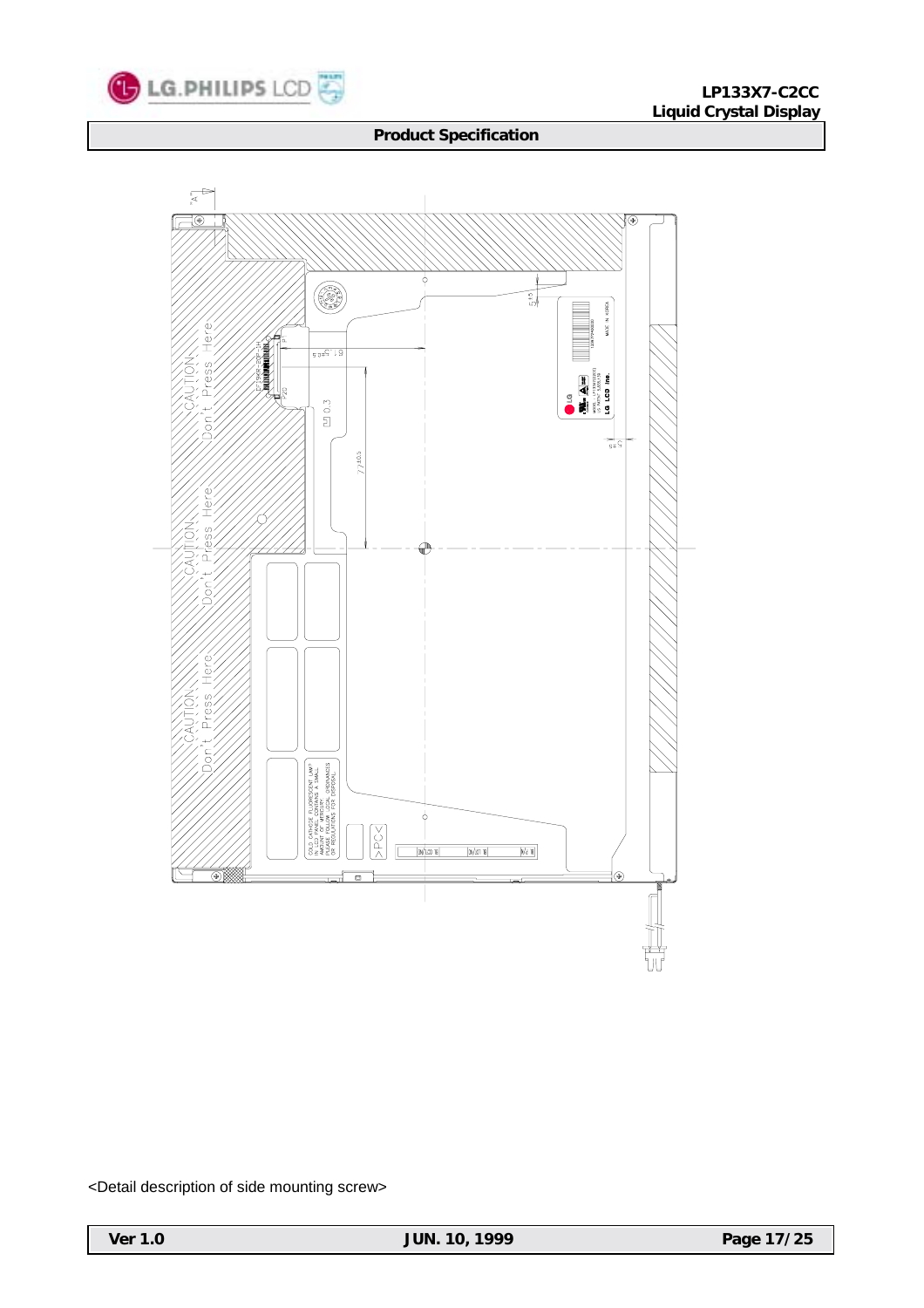



Notes

1. Screw Torque : 1.3-1.5kgf.cm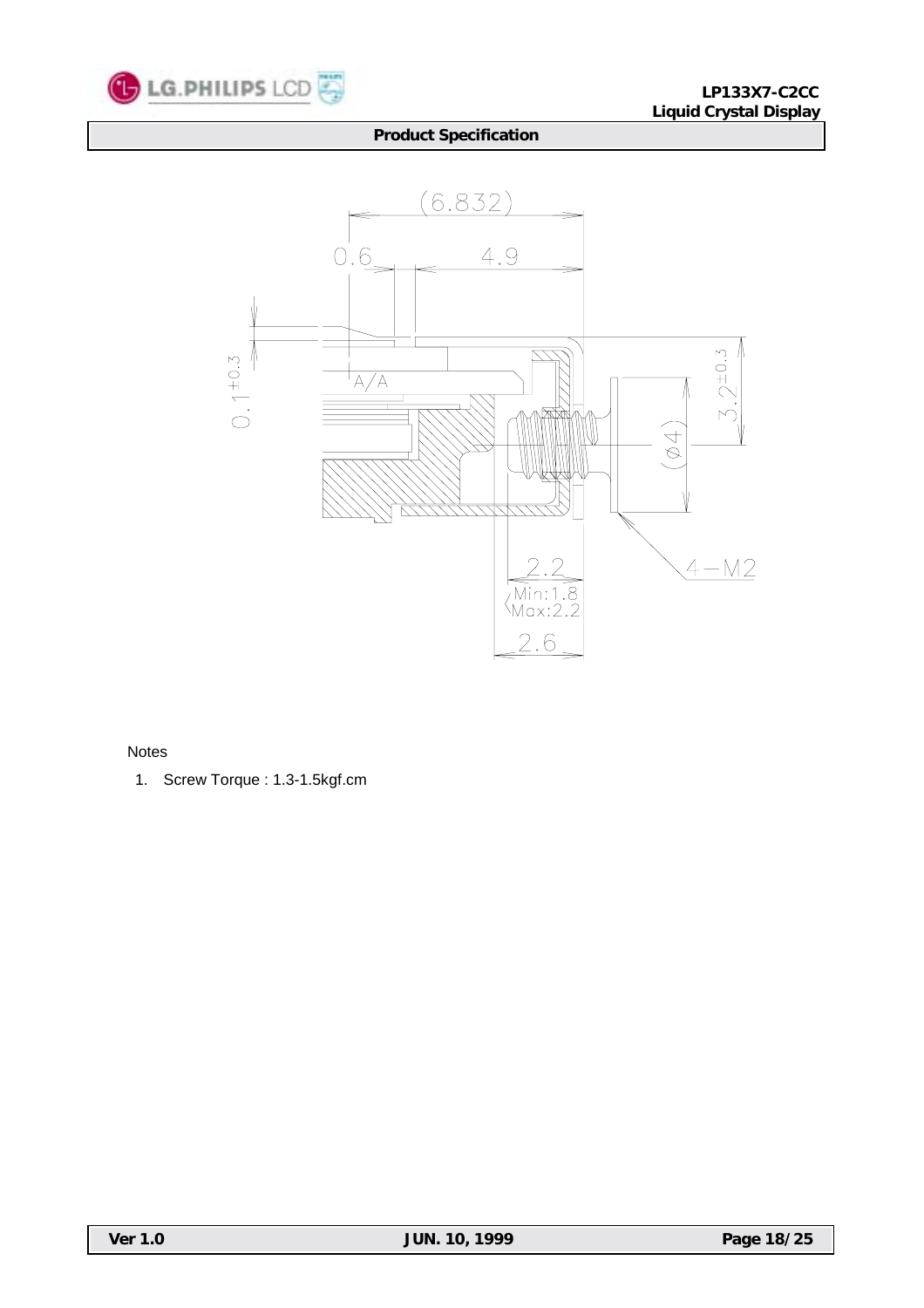

# **6. Reliability**

- Environment test condition

| No.            | Test Item                       | Conditions                                         |
|----------------|---------------------------------|----------------------------------------------------|
| 1              | High temperature storage test   | $Ta = 60^{\circ}C$ 240h                            |
| $\overline{2}$ | Low temperature storage test    | $Ta = -20^{\circ}$ 240h                            |
| 3              | High temperature operation test | lTa = 50℃ 50%RH 240h                               |
| $\overline{4}$ | Low temperature operation test  | $Ta = 0^{\circ}C$<br>240h                          |
| 5              | lVibration test                 | Sine wave, 10~500~10Hz, 1.5G, 0.37oct/min,         |
|                | (non-operating)                 | 3 axis, 1 hour/axis                                |
| 6              | lShock test                     | Half sine wave, 180G, 2ms,                         |
|                | (non-operating)                 | one shock of each six faces (i.e. run 180G 2ms for |
|                |                                 | all six faces.)                                    |
| 17             | Altitude                        |                                                    |
|                | operating                       | 0 - 10,000 feet (3048m)                            |
|                | storage/shipment                | 0 - 40,000 feet (12192m)                           |

### {Result Evaluation Criteria}

 There should be no change which might affect the practical display function when the display quality test is conducted under normal operating condition.

- ON/OFF Cycle
	- : The display module will be capable of being operated over 24,000 ON/OFF cycles (Lamp power & Vcc ON/OFF)
- Mean Time Between Failure
	- : The LCD Panel and interface board assembly (excluding the CCFTs) have a mean time between failures of 30,000 hours with a confidence level 90%.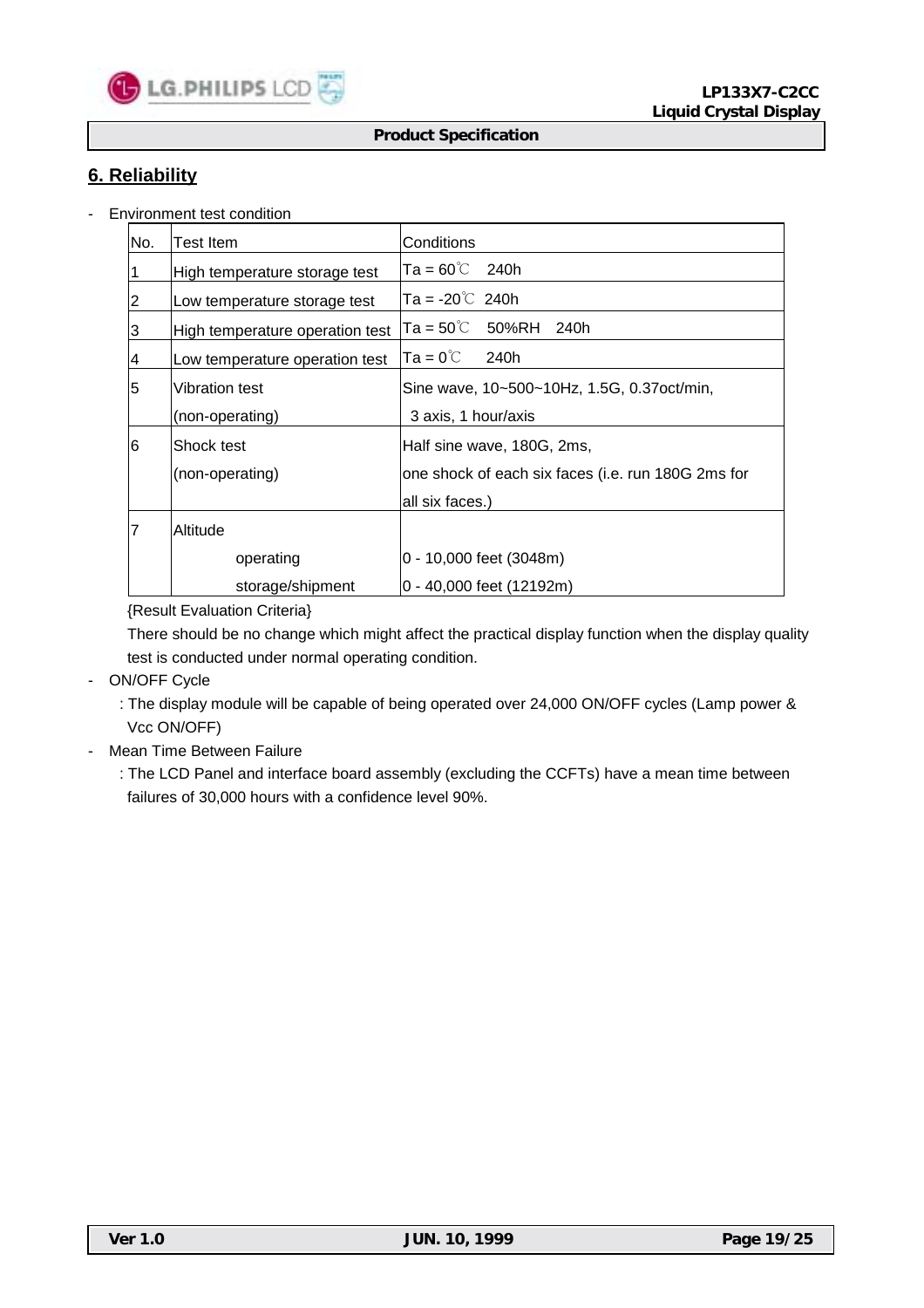

## **7. International Standards**

### **7-1. Safety**

- a) UL 1950 Third Edition, Underwriters Laboratories, Inc. Jan. 28, 1995. Standard for Safety of Information Technology Equipment Including Electrical Business Equipment.
- b) CAN/CSA C22.2 No. 950-95 Third Edition, Canadian Standards Association, Jan. 28, 1995. Standard for Safety of Information Technology Equipment Including Electrical Business Equipment.
- c) EN 60950 : 1992 + A1 : 1993 + A2 : 1993 + A3 : 1995 + A4 : 1997 + A11 : 1997 IEC 950 : 1991 + A1 : 1992 + A2 : 1993 + A3 : 1995 + A4 : 1996 European Committee for Electrotechnical Standardization (CENELEC) EUROPEAN STANDARD for Safety of Information Technology Equipment Including Electrical Business Equipment.

# **7-2. EMC**

- a) ANSI C63.4 "Methods of Measurement of Radio-Noise Emissions from Low-Voltage Electrical and Electronic Equipment in the Range of 9kHz to 40GHz." American National Standards Institute(ANSI),1992.
- b) C.I.S.P.R "Limits and Methods of Measurement of Radio Interference Characteristics of Information Technology Equipment." International Special Committee on Radio Interference
- c) EN 55022 "Limits and Methods of Measurement of Radio Interference Characteristics of Information Technology Equipment." European Committee for Electrotechnical Standardization (CENELEC),1988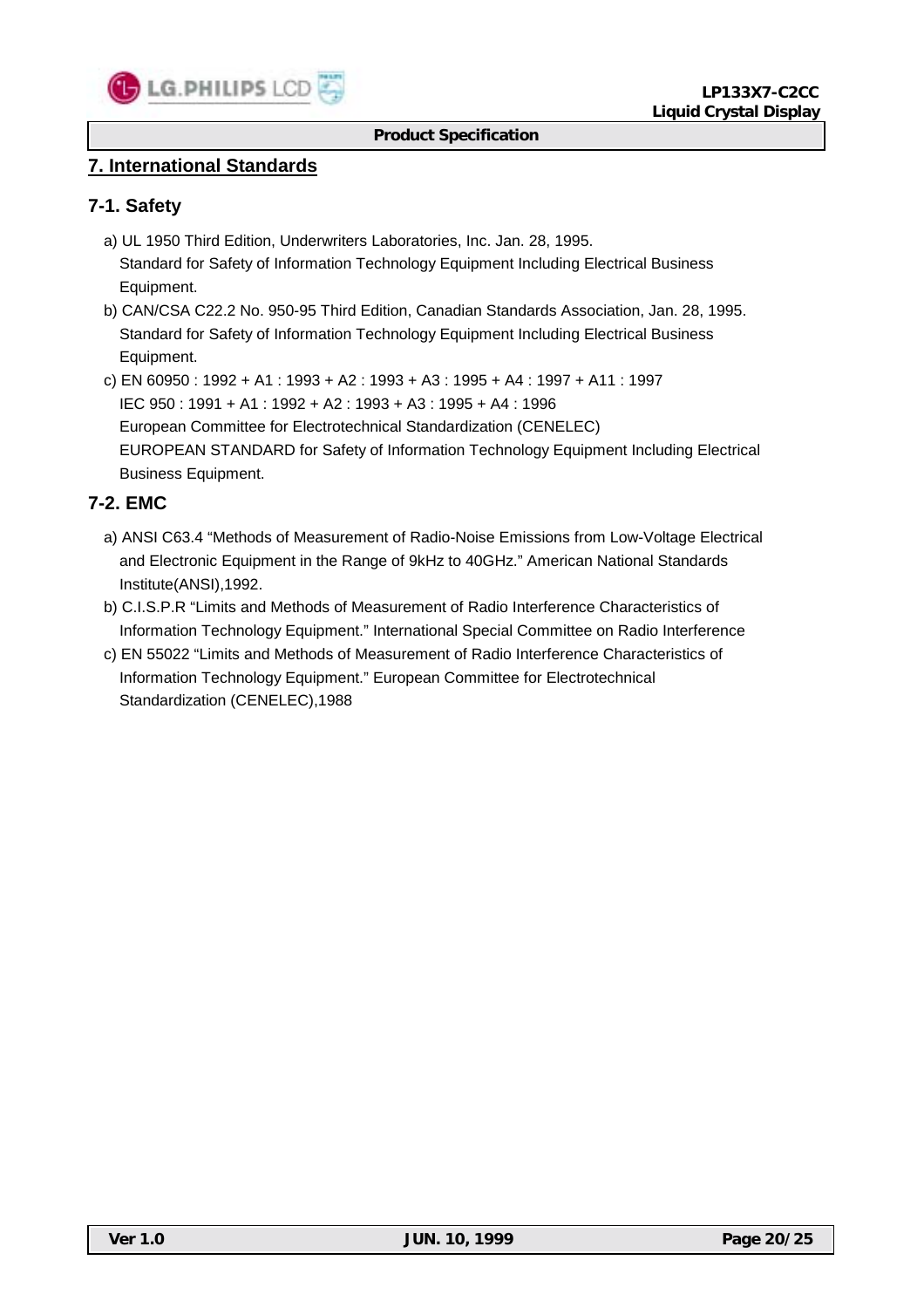

# **8. Packing**

## **8-1. Designation of Lot Mark**

a) Lot Mark



 A, B, C : INCH CODE D : YEAR E : MONTH F,G : PANEL FACTORY H : MODULE LINE I, J, K, L, M : SERIAL NO

Note 1. YEAR(D)

| <b>YEAR</b> | 89 | 90 | Q1 | 92 | 93 | 94 | 95 | 96 | 97 | 98 | 99 |
|-------------|----|----|----|----|----|----|----|----|----|----|----|
| Mark        |    |    |    |    |    |    |    |    |    |    |    |

2. MONTH(E)

| <b>MONTH</b> | Jan. | Feb. | Mar. | Apr. | May | ∣ Jun. ⊺ | Jun. | l Aug. | l Sep. | Oct. | Nov. | Dec. |
|--------------|------|------|------|------|-----|----------|------|--------|--------|------|------|------|
| Mark         |      |      |      |      |     |          |      |        |        |      |      |      |

3. MODULE LINE(H)

| LINE | ◠<br><u>_</u> |   | -<br>ັ      | $\overline{a}$ | - | ◡ | . .<br>۰<br>ΙU |             | ໍດ<br>12 | 4 ຕ<br>ں ، |
|------|---------------|---|-------------|----------------|---|---|----------------|-------------|----------|------------|
| Mark | ⌒<br>-        | ັ | -<br>-<br>ີ | L              | - | ◡ | Γ,             | D<br>-<br>◡ |          | -          |

b) Location of Lot Mark

Serial NO. Is printed on the label. The label is attached to the backside of the LCD module. This is subject to change without prior notice.

### **8-2. Packing Form**

a) Package quantity in one box : 10 PCS

b) Box Size : 374mm X 329mm X 311mm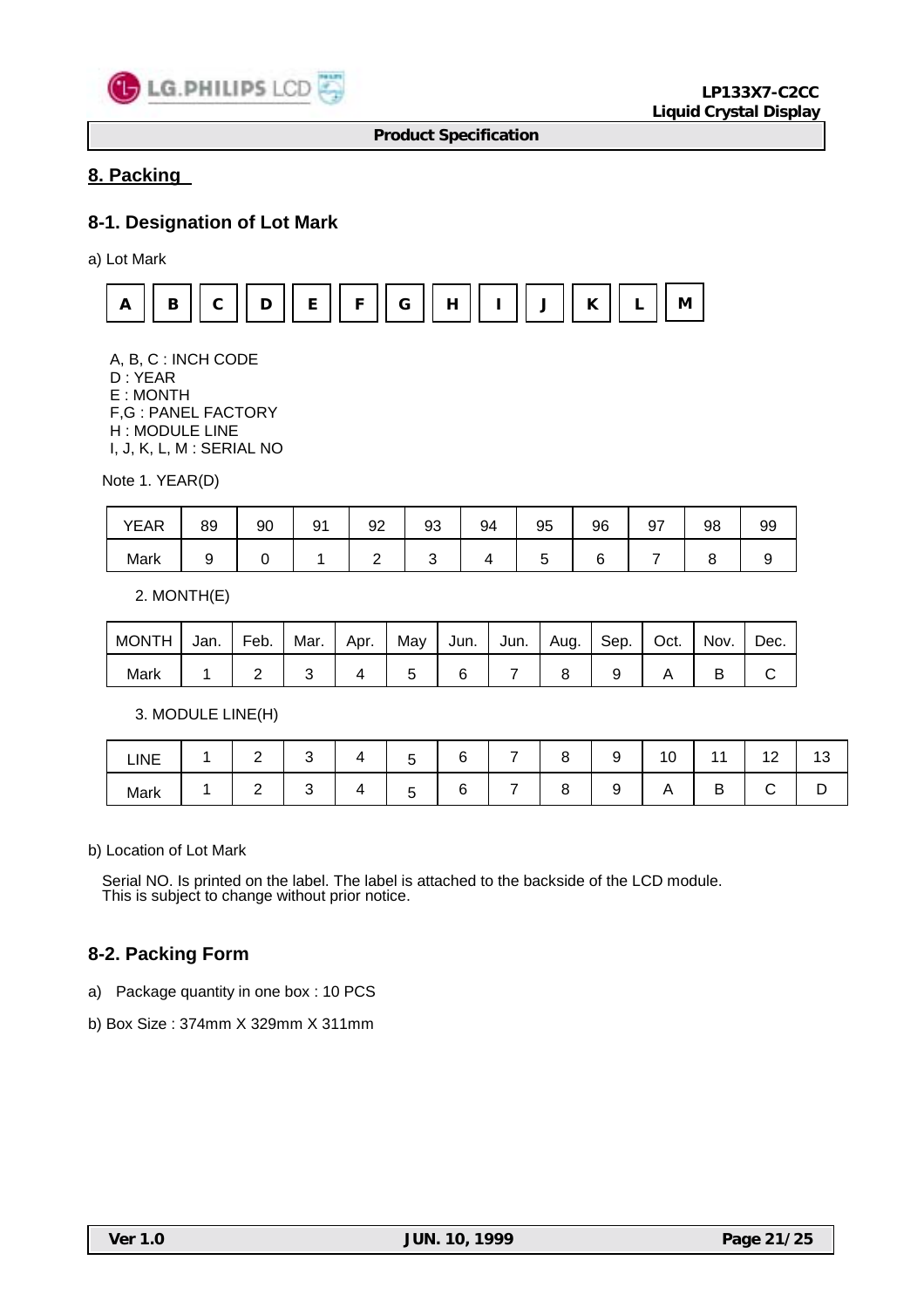

# **9.PRECAUTIONS**

Please pay attention to the followings when you use this TFT LCD module.

# **9.1 MOUNTING PRECAUTIONS**

- (1) You must mount a module using holes arranged in four corners or four sides.
- (2) You should consider the mounting structure so that uneven force (ex. twisted stress) is not applied to the module.

 And the case on which a module is mounted should have sufficient strength so that external force is not transmitted directly to the module.

- (3) Please attach a transparent protective plate to the surface in order to protect the polarizer. Transparent protective plate should have sufficient strength in order to resist external force.
- (4) You should adopt radiation structure to satisfy the temperature specification.
- (5) Acetic acid type and chlorine type materials for the cover case are not desirable because the former generates corrosive gas of attacking the polalizer at high temperature and the latter causes circuit break by electro-chemical reaction.
- (6) Do not touch, push or rub the exposed polarizers with glass, tweezers or anything harder than HB pencil lead. And Please do not rub with dust clothes with chemical treatment. Do not touch the surface of polarizer for bare hand or greasy cloth. (Some cosmetics are detrimental to the polarizer.)
- (7) When the surface becomes dusty, please wipe gently with absorbent cotton or other soft materials like chamois soaked with petrolium benzene. Normal-hexane is recommended for cleaning the adhesives used to attach front / rear polarizers. Do not use acetone, toluen and alcohol because they cause chemical damage to the polarizer.
- (8) Wipe off saliva or water drops as soon as possible. Their long time contact with polarizer causes deformations and color fading.
- (9) Do not open the case because inside circuits do not have sufficient strength.

# **9.2 OPERATING PRECAUTIONS**

- (1) The spike noise causes the mis-operation of circuits. It should be lower than following voltage :  $V = \pm 200$ mV (Over and under shoot voltage).
- (2) Response time depends on the temperature. (In lower temperature, it becomes longer.)
- (3) Brightness depends on the temperature. (In lower temperature, it becomes lower.) And in lower temperature, response time (required time that brightness is stable after turned on ) becomes longer.
- (4) Be careful for condensation at sudden temperature change. Condensation makes damage to polarizer or electrical contacted parts. And after fading condensation, smear or spot will occur.
- (5) When fixed patterns are displayed for a long time, remnant image is likely to occur.
- (6) A module has high frequency circuit. If you need to shield the electromagnetic noise, please do in yours. When a Back-light unit is operating, it sounds. If you need to shield the noise, please do in yours.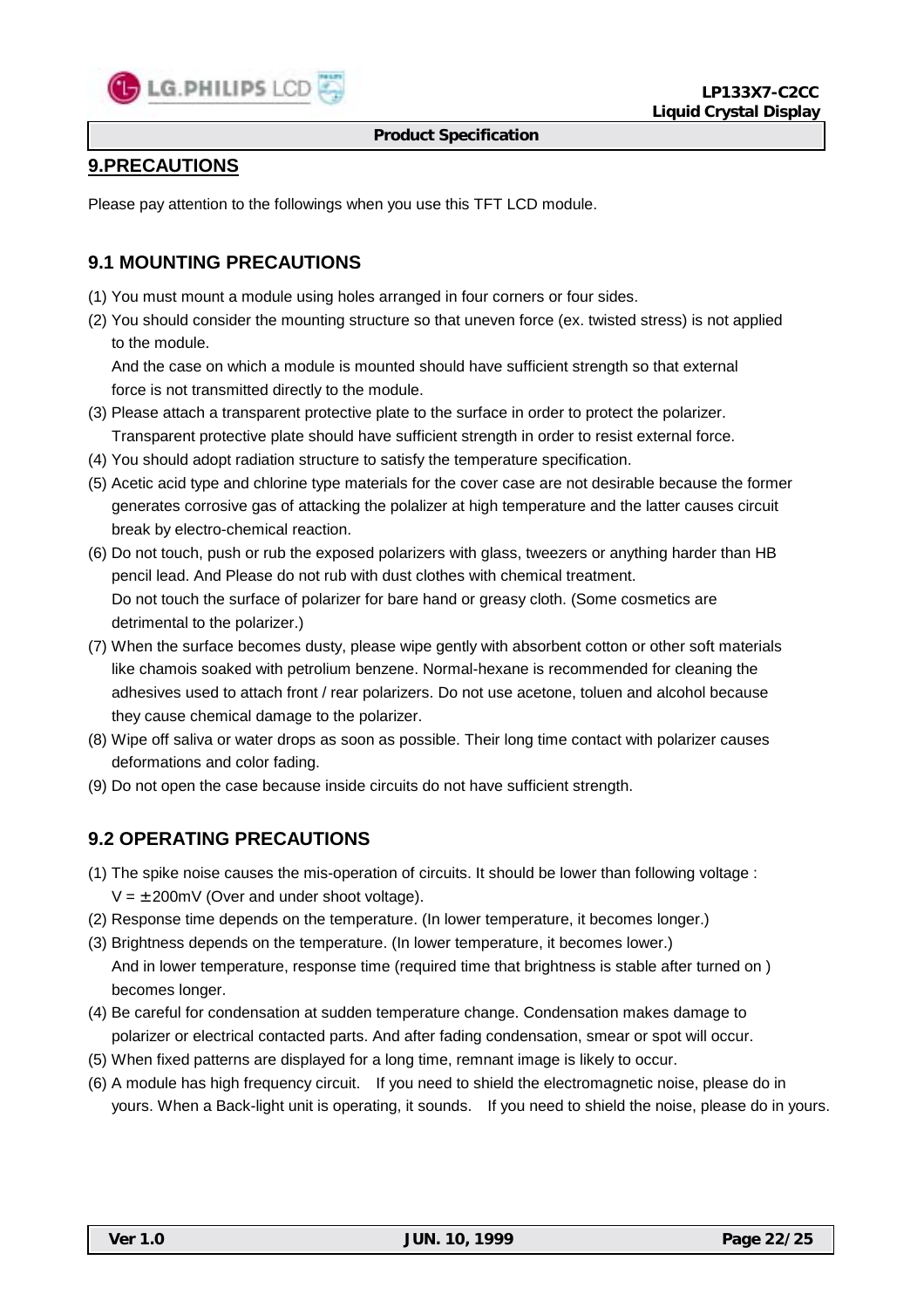

# **9.3 ELECTROSTATIC DISCHARGE CONTROL**

Since a module is composed of electronic circuits, it is not strong to electrostatic discharge. Make certain that treatment persons are connected to ground through wrist band etc . And don't touch interface pin directly.

## **9.4 PRECAUTIONS FOR STRONG LIGHT EXPOSURE**

Strong light exposure causes degradation of polarizer and color filter.

# **9.5 STORAGE**

When storing modules as spares for a long time, the following precautions are necessary.

- (1) Store them in a dark place. Do not expose the module to sunlight or fluorescent light. Keep the temperature between 5℃ and 35℃ at normal humidity.
- (2) The polarizer surface should not come in contact with any other object. It is recommended that they be stored in the container in which they were shipped.

# **9.6 HANDLING PRECAUTIONS FOR PROTECTION FILM**

- (1) When the protection film is peeled off, static electricity is generated between the film and polarizer. This should be peeled off slowly and carefully by people who are electrically grounded and with well ion- blown equipment or in such a condition, etc..
- (2) The protection film is attached to the polarizer with a small amount of glue. If some stress is applied to rub the protection film against the polarizer during the time you peel off the film, the glue is apt to remain on the polarizer.

Please carefully peel off the protection film without rubbing it against the polarizer.

- (3) When the module with protection film attached is stored for a long time, sometimes there remains a very small amount of glue still on the polarizer after the protection film is peeled off.
- (4) You can remove the glue easily. When the glue remains on the polarizer surface or its vestige is recognized, please wipe them off with absorbent cotton waste or other soft material like chamois soaked with normal-hexane.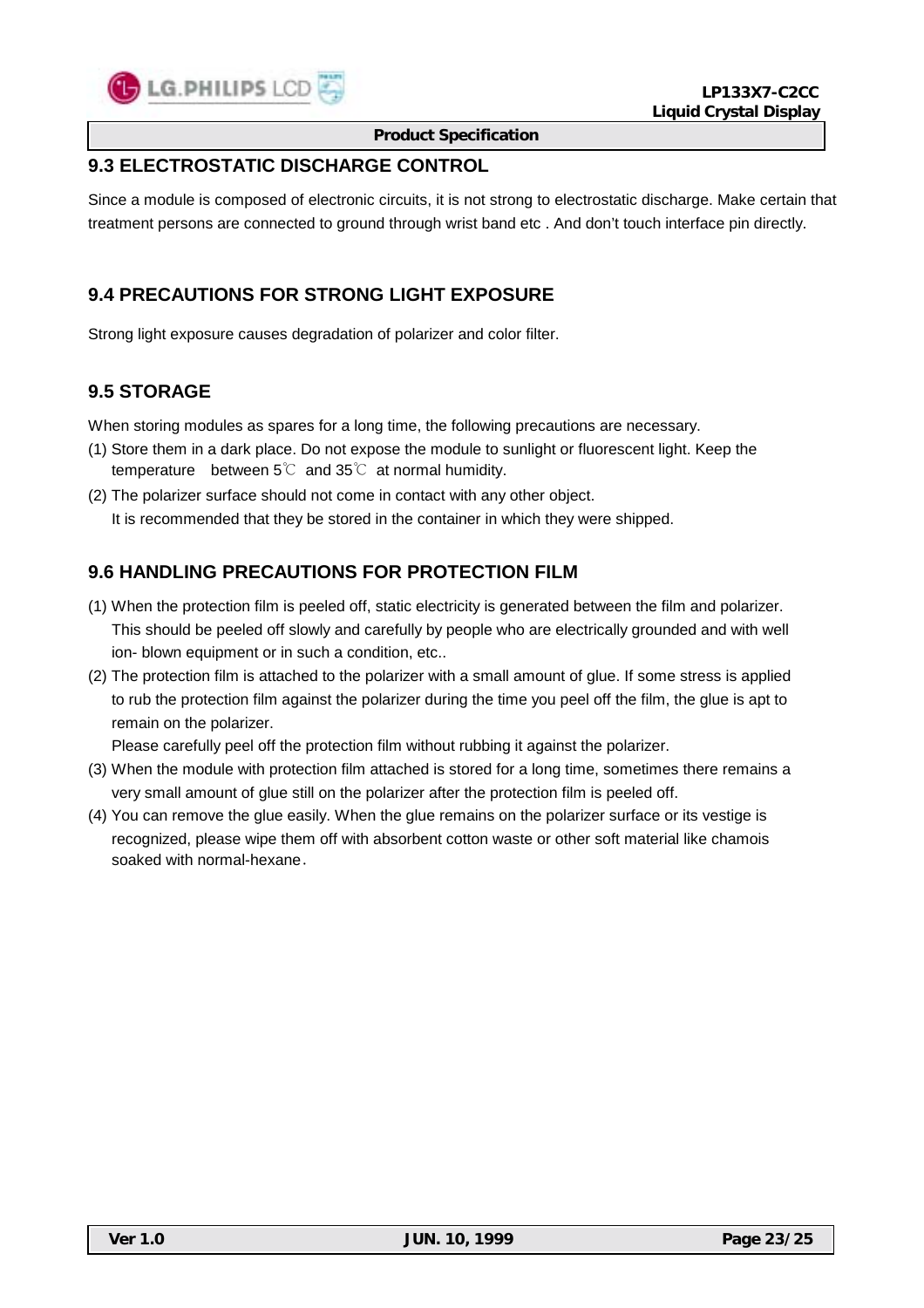

# **A-1 Optical Characteristic Measurement Equipment and Method**



## **A-2 Luminance**



### **A-3 Response Time**

 The response time is defined as the following figure and shall be measured by switching the input signal for "black" and "white".